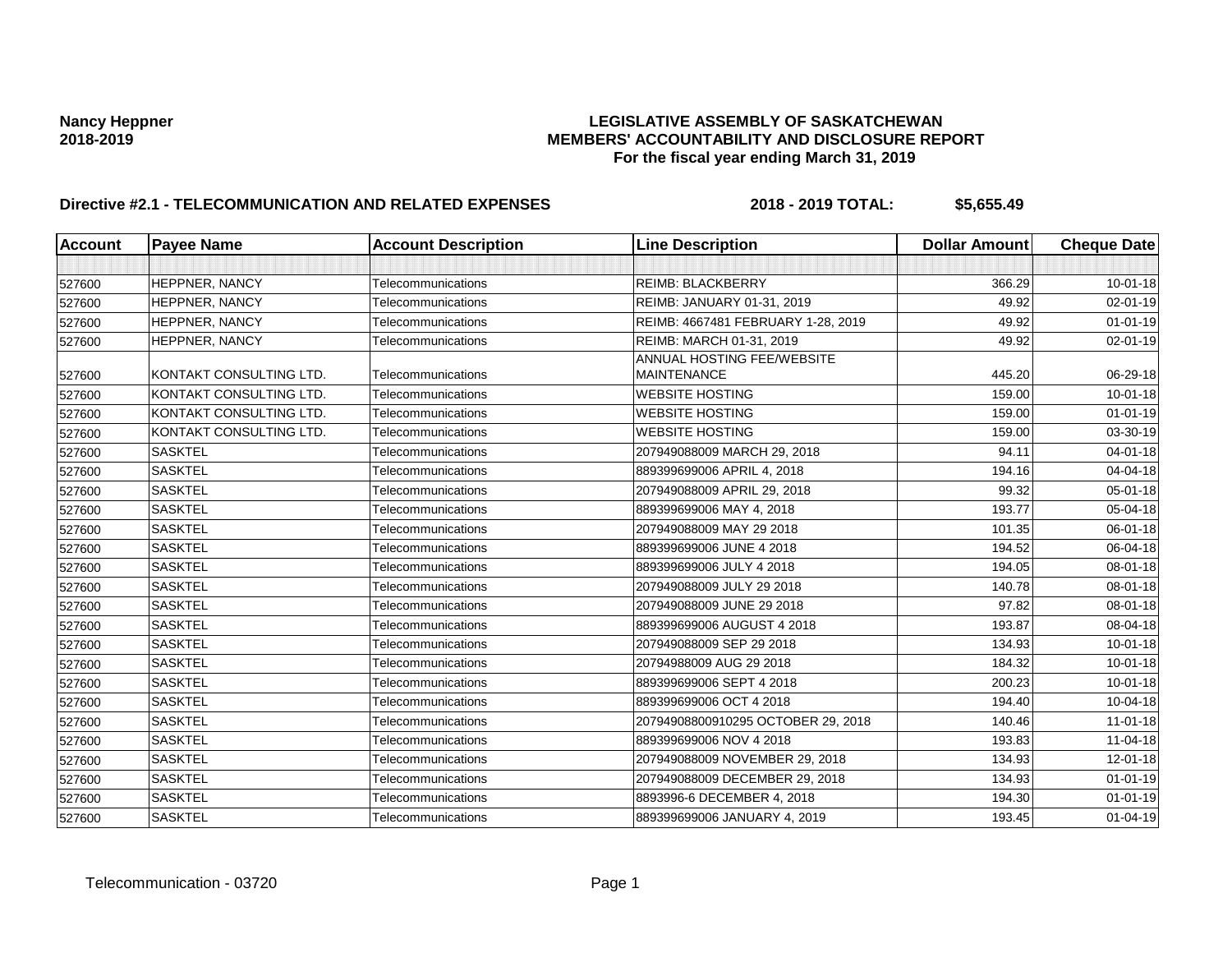| <b>Account</b> | <b>Payee Name</b> | <b>Account Description</b> | <b>Line Description</b>        | <b>Dollar Amount</b> | <b>Cheque Date</b> |
|----------------|-------------------|----------------------------|--------------------------------|----------------------|--------------------|
|                |                   |                            |                                |                      |                    |
| 527600         | <b>SASKTEL</b>    | Telecommunications         | 207949088009 JANUARY 29, 2019  | 141.19               | 02-01-19           |
| 527600         | <b>SASKTEL</b>    | Telecommunications         | 889399699006 FEBRUARY 04, 2019 | 193.67               | 02-04-19           |
| 527600         | <b>SASKTEL</b>    | Telecommunications         | <b>RTV - HEPPNER CELL</b>      | $-50.00$             | 03-01-19           |
| 527600         | <b>SASKTEL</b>    | Telecommunications         | 207949088009 FEBRUARY 28, 2019 | 134.93               | 03-01-19           |
| 527600         | <b>SASKTEL</b>    | Telecommunications         | <b>RTV - FRIESEN CELL</b>      | $-44.31$             | 03-01-19           |
| 527600         | <b>SASKTEL</b>    | Telecommunications         | 889399699006 MARCH 04, 2019    | 194.30               | 03-04-19           |
| 527600         | <b>SASKTEL</b>    | Telecommunications         | 207949088009 MARCH 29, 2019    | 134.93               | 03-29-19           |
| 530600         | <b>SASKTEL</b>    | Placement - Tender Ads     | 889399699006 APRIL 4, 2018     | 25.25                | 04-04-18           |
| 530600         | <b>SASKTEL</b>    | Placement - Tender Ads     | 889399699006 MAY 4, 2018       | 25.25                | 05-04-18           |
| 530600         | <b>SASKTEL</b>    | Placement - Tender Ads     | 889399699006 JUNE 4 2018       | 25.25                | 06-04-18           |
| 530600         | <b>SASKTEL</b>    | Placement - Tender Ads     | 889399699006 JULY 4 2018       | 25.25                | 08-01-18           |
| 530600         | <b>SASKTEL</b>    | Placement - Tender Ads     | 889399699006 AUGUST 4 2018     | 25.25                | 08-04-18           |
| 530600         | <b>SASKTEL</b>    | Placement - Tender Ads     | 889399699006 SEPT 4 2018       | 25.25                | $10 - 01 - 18$     |
| 530600         | <b>SASKTEL</b>    | Placement - Tender Ads     | 889399699006 OCT 4 2018        | 25.25                | 10-04-18           |
| 530600         | <b>SASKTEL</b>    | Placement - Tender Ads     | 889399699006 NOV 4 2018        | 25.25                | 11-04-18           |
| 530600         | <b>SASKTEL</b>    | Placement - Tender Ads     | 8893996-6 DECEMBER 4, 2018     | 25.25                | $01 - 01 - 19$     |
| 530600         | <b>SASKTEL</b>    | Placement - Tender Ads     | 889399699006 JANUARY 4, 2019   | 25.25                | $01 - 04 - 19$     |
| 530600         | <b>SASKTEL</b>    | Placement - Tender Ads     | 889399699006 FEBRUARY 04, 2019 | 25.25                | 02-04-19           |
| 530600         | <b>SASKTEL</b>    | Placement - Tender Ads     | 889399699006 MARCH 04, 2019    | 25.25                | 03-04-19           |
|                |                   |                            |                                |                      |                    |
|                |                   |                            |                                |                      |                    |
|                |                   |                            |                                |                      |                    |
|                |                   |                            |                                |                      |                    |
|                |                   |                            |                                |                      |                    |
|                |                   |                            |                                |                      |                    |
|                |                   |                            |                                |                      |                    |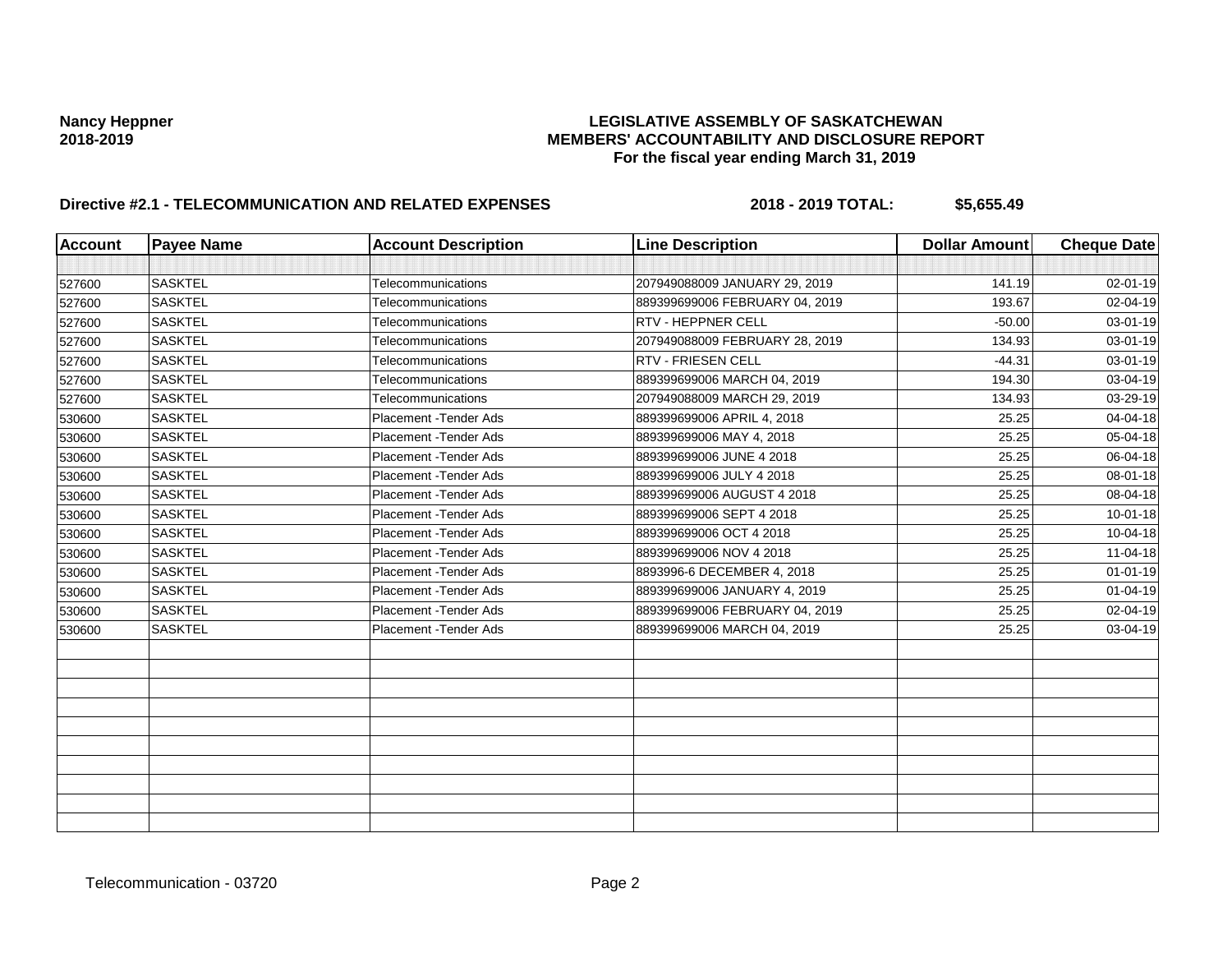| <b>Account</b> | Payee Name | <b>Account Description</b> | <b>Line Description</b> | <b>Dollar Amount</b> | <b>Cheque Date</b> |
|----------------|------------|----------------------------|-------------------------|----------------------|--------------------|
|                |            |                            |                         |                      |                    |
|                |            |                            |                         |                      |                    |
|                |            |                            |                         |                      |                    |
|                |            |                            |                         |                      |                    |
|                |            |                            |                         |                      |                    |
|                |            |                            |                         |                      |                    |
|                |            |                            |                         |                      |                    |
|                |            |                            |                         |                      |                    |
|                |            |                            |                         |                      |                    |
|                |            |                            |                         |                      |                    |
|                |            |                            |                         |                      |                    |
|                |            |                            |                         |                      |                    |
|                |            |                            |                         |                      |                    |
|                |            |                            |                         |                      |                    |
|                |            |                            |                         |                      |                    |
|                |            |                            |                         |                      |                    |
|                |            |                            |                         |                      |                    |
|                |            |                            |                         |                      |                    |
|                |            |                            |                         |                      |                    |
|                |            |                            |                         |                      |                    |
|                |            |                            |                         |                      |                    |
|                |            |                            |                         |                      |                    |
|                |            |                            |                         |                      |                    |
|                |            |                            |                         |                      |                    |
|                |            |                            |                         |                      |                    |
|                |            |                            |                         |                      |                    |
|                |            |                            |                         |                      |                    |
|                |            |                            |                         |                      |                    |
|                |            |                            |                         |                      |                    |
|                |            |                            |                         |                      |                    |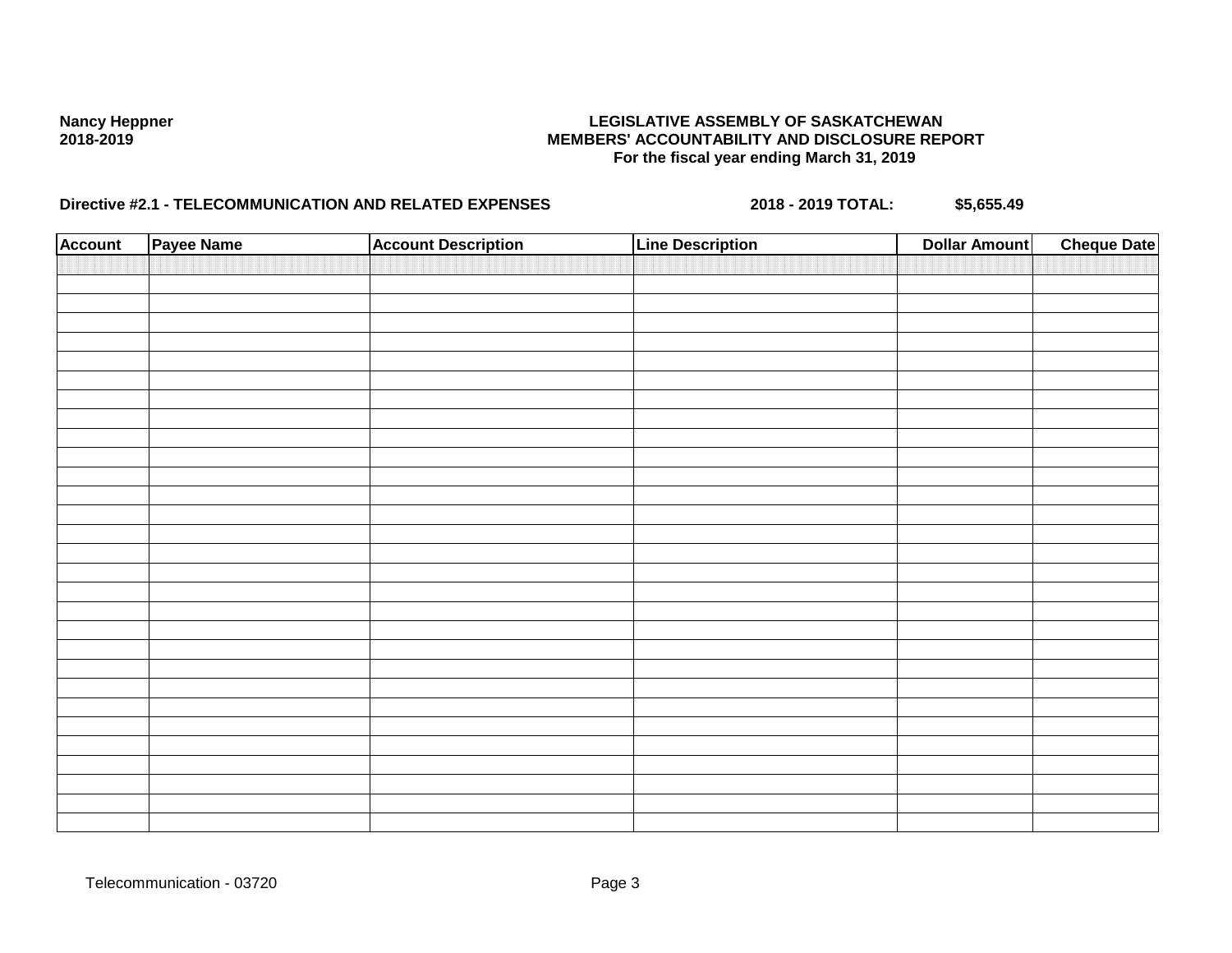| <b>Account</b> | Payee Name | <b>Account Description</b> | <b>Line Description</b> | <b>Dollar Amount</b> | <b>Cheque Date</b> |
|----------------|------------|----------------------------|-------------------------|----------------------|--------------------|
|                |            |                            |                         |                      |                    |
|                |            |                            |                         |                      |                    |
|                |            |                            |                         |                      |                    |
|                |            |                            |                         |                      |                    |
|                |            |                            |                         |                      |                    |
|                |            |                            |                         |                      |                    |
|                |            |                            |                         |                      |                    |
|                |            |                            |                         |                      |                    |
|                |            |                            |                         |                      |                    |
|                |            |                            |                         |                      |                    |
|                |            |                            |                         |                      |                    |
|                |            |                            |                         |                      |                    |
|                |            |                            |                         |                      |                    |
|                |            |                            |                         |                      |                    |
|                |            |                            |                         |                      |                    |
|                |            |                            |                         |                      |                    |
|                |            |                            |                         |                      |                    |
|                |            |                            |                         |                      |                    |
|                |            |                            |                         |                      |                    |
|                |            |                            |                         |                      |                    |
|                |            |                            |                         |                      |                    |
|                |            |                            |                         |                      |                    |
|                |            |                            |                         |                      |                    |
|                |            |                            |                         |                      |                    |
|                |            |                            |                         |                      |                    |
|                |            |                            |                         |                      |                    |
|                |            |                            |                         |                      |                    |
|                |            |                            |                         |                      |                    |
|                |            |                            |                         |                      |                    |
|                |            |                            |                         |                      |                    |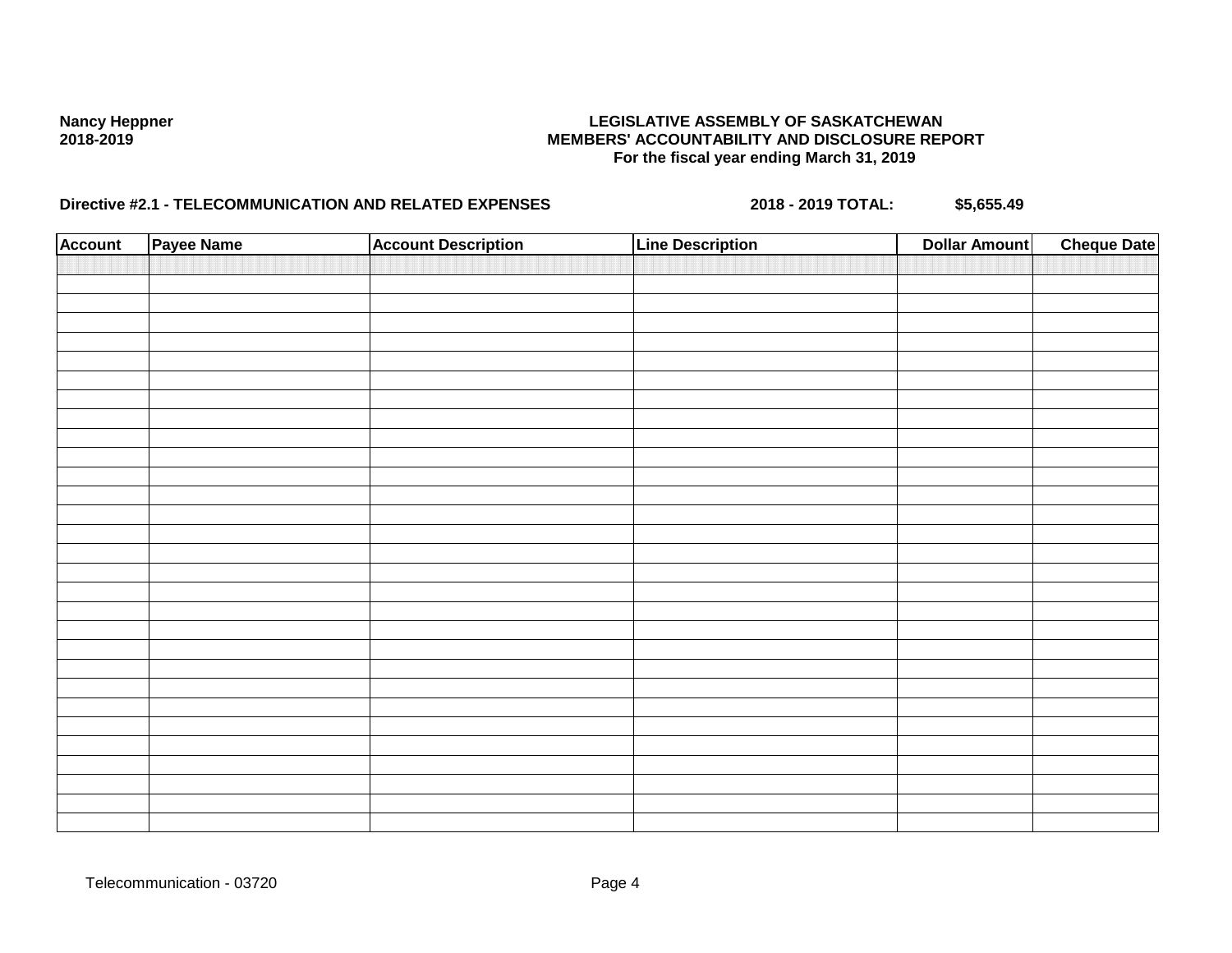| <b>Account</b> | <b>Payee Name</b> | <b>Account Description</b> | <b>Line Description</b> | Dollar Amount | <b>Cheque Date</b> |
|----------------|-------------------|----------------------------|-------------------------|---------------|--------------------|
|                |                   |                            |                         |               |                    |
|                |                   |                            |                         |               |                    |
|                |                   |                            |                         |               |                    |
|                |                   |                            |                         |               |                    |
|                |                   |                            |                         |               |                    |
|                |                   |                            |                         |               |                    |
|                |                   |                            |                         |               |                    |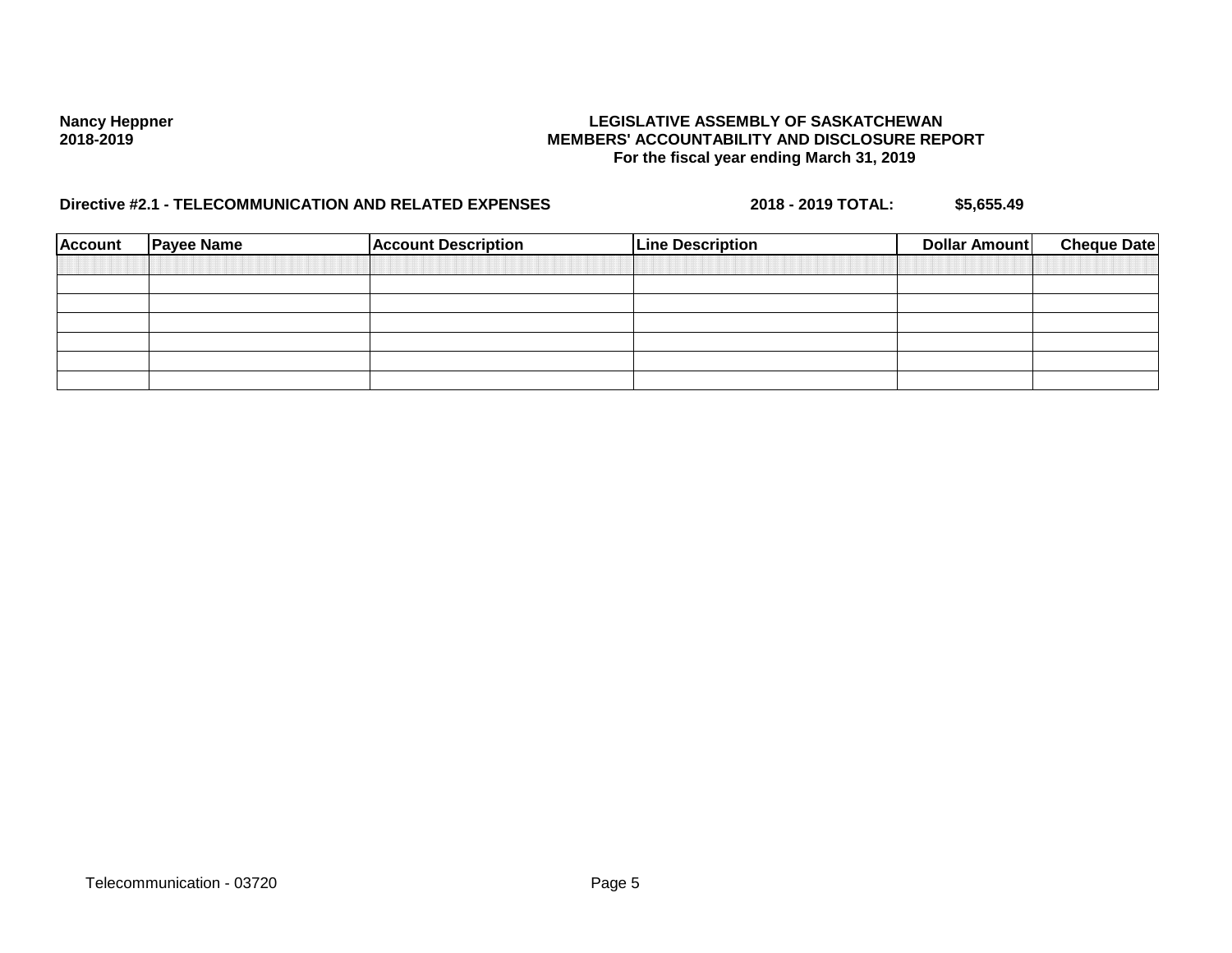## **LEGISLATIVE ASSEMBLY OF SASKATCHEWAN MEMBERS' ACCOUNTABILITY AND DISCLOSURE REPORT For the fiscal year ending March 31, 2019**

| <b>Account</b> | <b>Payee Name</b>     | <b>Account Description</b>  | <b>Line Description</b>                          | <b>Dollar Amount</b> | <b>Cheque Date</b> |
|----------------|-----------------------|-----------------------------|--------------------------------------------------|----------------------|--------------------|
|                |                       |                             |                                                  |                      |                    |
|                |                       |                             | APRIL 2018 MLA REGINA                            |                      |                    |
| 541900         | HEPPNER, NANCY        | <b>Elected Rep - Travel</b> | <b>ACCOMMODATIONS</b>                            | 1,500.00             | 04-13-18           |
| 541900         | <b>HEPPNER, NANCY</b> | <b>Elected Rep - Travel</b> | MLA TRAVEL APRIL 4-23, 2018                      | 1,491.73             | 04-23-18           |
| 541900         | HEPPNER, NANCY        | Elected Rep - Travel        | MLA TRAVEL APRIL 24 - MAY 10, 2018               | 1,692.00             | 05-14-18           |
|                |                       |                             | MAY 2018 MLA REGINA                              |                      |                    |
| 541900         | HEPPNER, NANCY        | <b>Elected Rep - Travel</b> | <b>ACCOMMODATIONS</b>                            | 1,550.00             | 05-18-18           |
| 541900         | HEPPNER, NANCY        | <b>Elected Rep - Travel</b> | MLA TRAVEL MAY 12 - 29, 2018                     | 1,491.72             | 05-30-18           |
|                |                       |                             | JUNE 2018 MLA REGINA                             |                      |                    |
| 541900         | HEPPNER, NANCY        | <b>Elected Rep - Travel</b> | <b>ACCOMMODATION</b>                             | 1,500.00             | 06-01-18           |
| 541900         | HEPPNER, NANCY        | Elected Rep - Travel        | MLA TRAVEL MAY 30-JUNE 28 2018                   | 1,950.25             | $07 - 01 - 18$     |
|                |                       |                             | MLA REGINA ACCOMMODATIONS JULY                   |                      |                    |
| 541900         | HEPPNER, NANCY        | <b>Elected Rep - Travel</b> | 2018                                             | 1,550.00             | 07-01-18           |
|                |                       |                             | MLA REGINA ACCOMMODATIONS AUGUST                 |                      |                    |
| 541900         | HEPPNER, NANCY        | <b>Elected Rep - Travel</b> | 2018                                             | 1,550.00             | 08-01-18           |
| 541900         | <b>HEPPNER, NANCY</b> | <b>Elected Rep - Travel</b> | MLA TRAVEL JULY 3-AUG 17 2018                    | 2,020.90             | 08-01-18           |
|                |                       |                             | MLA REGINA ACCOMMODATIONS SEPT                   |                      |                    |
| 541900         | HEPPNER, NANCY        | <b>Elected Rep - Travel</b> | 2018                                             | 1,500.00             | 09-01-18           |
|                | <b>HEPPNER, NANCY</b> | Elected Rep - Travel        | <b>MLA REGINA ACCOMMODATIONS</b><br>OCTOBER 2018 | 1,550.00             | $10 - 01 - 18$     |
| 541900         |                       |                             |                                                  |                      |                    |
| 541900         | HEPPNER, NANCY        | Elected Rep - Travel        | MLA TRAVEL SEPT 24-27, 2018                      | 478.02               | 10-09-18           |
| 541900         | HEPPNER, NANCY        | Elected Rep - Travel        | MLA TRAVEL OCT 1-18 2018                         | 1,638.30             | 10-18-18           |
|                |                       |                             | MLA REGINA ACCOMMODATIONS NOV                    |                      |                    |
| 541900         | <b>HEPPNER, NANCY</b> | <b>Elected Rep - Travel</b> | 2018                                             | 1,500.00             | $11 - 01 - 18$     |
| 541900         | HEPPNER, NANCY        | Elected Rep - Travel        | MLA TRAVEL OCT 19-NOV 5 2018                     | 1,605.90             | $11 - 05 - 18$     |
| 541900         | HEPPNER, NANCY        | Elected Rep - Travel        | MLA TRAVEL NOV 6-22 2018                         | 1,521.15             | 11-22-18           |
| 541900         | HEPPNER, NANCY        | Elected Rep - Travel        | MLA REGINA ACCOMMODATIONS DEC/18                 | 1,550.00             | $12 - 01 - 18$     |
| 541900         | <b>HEPPNER, NANCY</b> | <b>Elected Rep - Travel</b> | MLA TRAVEL NOV 23-DEC 12, 2018                   | 1,621.25             | 12-14-18           |
| 541900         | HEPPNER, NANCY        | <b>Elected Rep - Travel</b> | MLA REGINA ACCOMMODATIONS JAN/19                 | 298.14               | $01 - 30 - 19$     |
| 541900         | HEPPNER, NANCY        | Elected Rep - Travel        | MLA TRAVEL DECEMBER 13-21, 2018                  | 230.25               | $01 - 30 - 19$     |
| 541900         | HEPPNER, NANCY        | <b>Elected Rep - Travel</b> | FEB/19 MLA REGINA ACCOMMODATIONS                 | 298.14               | 02-11-19           |
| 541900         | HEPPNER, NANCY        | Elected Rep - Travel        | JAN/19 MLA REGINA ACCOMMODATIONS                 | 35.04                | $02 - 11 - 19$     |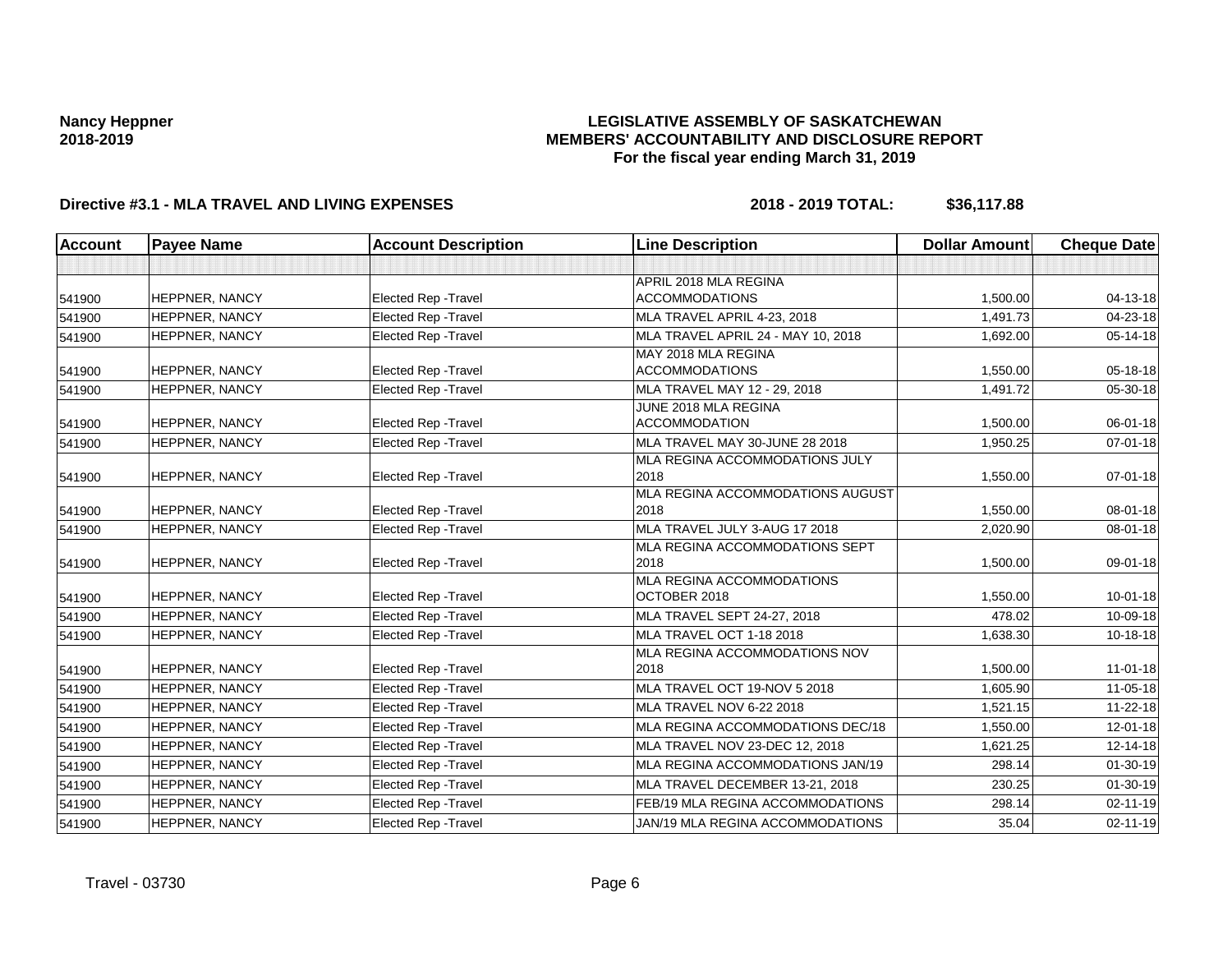## **LEGISLATIVE ASSEMBLY OF SASKATCHEWAN MEMBERS' ACCOUNTABILITY AND DISCLOSURE REPORT For the fiscal year ending March 31, 2019**

| <b>Account</b> | <b>Payee Name</b> | <b>Account Description</b> | <b>Line Description</b>          | <b>Dollar Amount</b> | <b>Cheque Date</b> |
|----------------|-------------------|----------------------------|----------------------------------|----------------------|--------------------|
|                |                   |                            |                                  |                      |                    |
| 541900         | HEPPNER, NANCY    | Elected Rep - Travel       | MLA TRAVEL JAN 04-FEB 08, 2019   | 1,434.30             | 02-11-19           |
| 541900         | HEPPNER, NANCY    | Elected Rep - Travel       | FEB/19 MLA REGINA ACCOMMODATIONS | 240.83               | 03-01-19           |
| 541900         | HEPPNER, NANCY    | Elected Rep - Travel       | MAR/19 MLA REGINA ACCOMMODATIONS | 298.14               | 03-11-19           |
| 541900         | HEPPNER, NANCY    | Elected Rep - Travel       | MLA TRAVEL FEB 10-MAR 06, 2019   | 1,481.05             | 03-11-19           |
| 541900         | HEPPNER, NANCY    | Elected Rep - Travel       | FEB/19 MLA REGINA ACCOMMODATIONS | 33.90                | 03-18-19           |
| 541900         | HEPPNER, NANCY    | Elected Rep - Travel       | MLA TRAVEL MAR 7 - 24 2019       | 1,705.95             | 03-25-19           |
| 541900         | HEPPNER, NANCY    | Elected Rep - Travel       | MLA TRAVEL MAR 25 - 28 2019      | 310.40               | 03-31-19           |
| 541900         | HEPPNER, NANCY    | Elected Rep - Travel       | MAR/19 MLA REGINA ACCOMMODATIONS | 216.67               | 03-31-19           |
| 541900         | HEPPNER, NANCY    | Elected Rep - Travel       | JAN/19 MLA REGINA ACCOMMODATIONS | 241.75               | 03-31-19           |
| 541900         | HEPPNER, NANCY    | Elected Rep - Travel       | MAR/19 MLA REGINA ACCOMMODATIONS | 32.10                | 03-31-19           |
|                |                   |                            |                                  |                      |                    |
|                |                   |                            |                                  |                      |                    |
|                |                   |                            |                                  |                      |                    |
|                |                   |                            |                                  |                      |                    |
|                |                   |                            |                                  |                      |                    |
|                |                   |                            |                                  |                      |                    |
|                |                   |                            |                                  |                      |                    |
|                |                   |                            |                                  |                      |                    |
|                |                   |                            |                                  |                      |                    |
|                |                   |                            |                                  |                      |                    |
|                |                   |                            |                                  |                      |                    |
|                |                   |                            |                                  |                      |                    |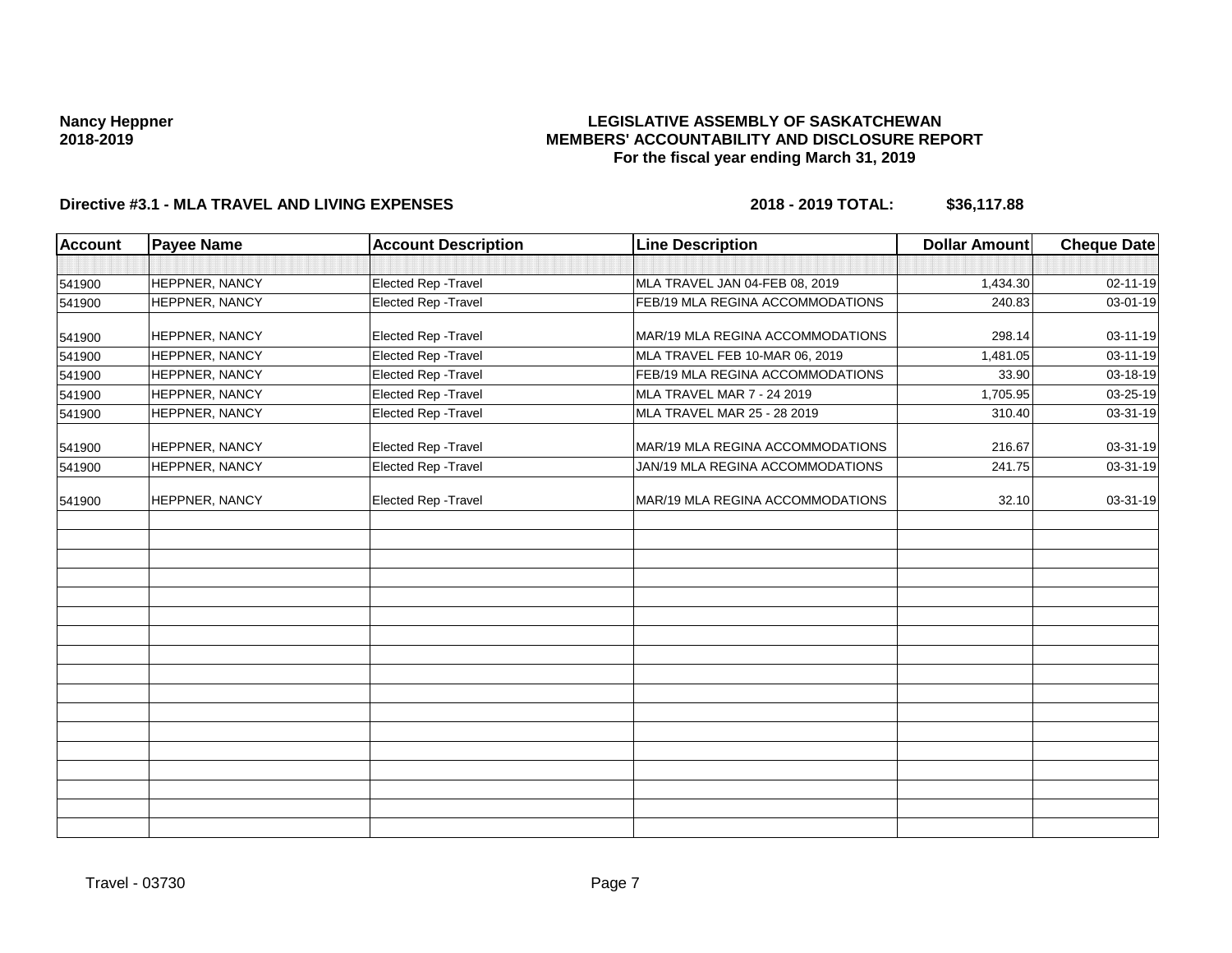## **LEGISLATIVE ASSEMBLY OF SASKATCHEWAN MEMBERS' ACCOUNTABILITY AND DISCLOSURE REPORT For the fiscal year ending March 31, 2019**

| <b>Account</b> | Payee Name | <b>Account Description</b> | <b>Line Description</b> | <b>Dollar Amount</b> | <b>Cheque Date</b> |
|----------------|------------|----------------------------|-------------------------|----------------------|--------------------|
|                |            |                            |                         |                      |                    |
|                |            |                            |                         |                      |                    |
|                |            |                            |                         |                      |                    |
|                |            |                            |                         |                      |                    |
|                |            |                            |                         |                      |                    |
|                |            |                            |                         |                      |                    |
|                |            |                            |                         |                      |                    |
|                |            |                            |                         |                      |                    |
|                |            |                            |                         |                      |                    |
|                |            |                            |                         |                      |                    |
|                |            |                            |                         |                      |                    |
|                |            |                            |                         |                      |                    |
|                |            |                            |                         |                      |                    |
|                |            |                            |                         |                      |                    |
|                |            |                            |                         |                      |                    |
|                |            |                            |                         |                      |                    |
|                |            |                            |                         |                      |                    |
|                |            |                            |                         |                      |                    |
|                |            |                            |                         |                      |                    |
|                |            |                            |                         |                      |                    |
|                |            |                            |                         |                      |                    |
|                |            |                            |                         |                      |                    |
|                |            |                            |                         |                      |                    |
|                |            |                            |                         |                      |                    |
|                |            |                            |                         |                      |                    |
|                |            |                            |                         |                      |                    |
|                |            |                            |                         |                      |                    |
|                |            |                            |                         |                      |                    |
|                |            |                            |                         |                      |                    |
|                |            |                            |                         |                      |                    |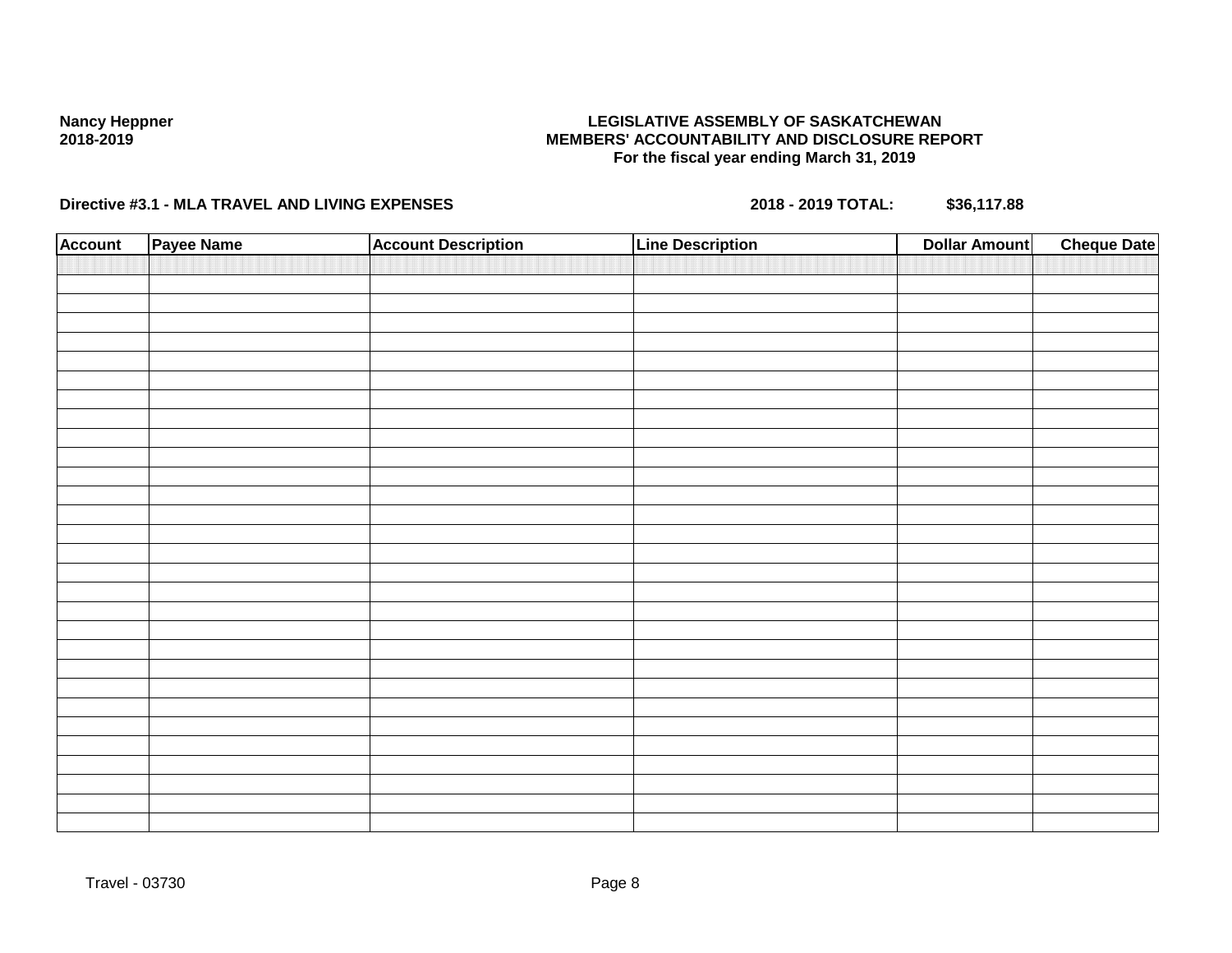## **LEGISLATIVE ASSEMBLY OF SASKATCHEWAN MEMBERS' ACCOUNTABILITY AND DISCLOSURE REPORT For the fiscal year ending March 31, 2019**

| Account | Payee Name | <b>Account Description</b> | <b>Line Description</b> | <b>Dollar Amount</b> | <b>Cheque Date</b> |
|---------|------------|----------------------------|-------------------------|----------------------|--------------------|
|         |            |                            |                         |                      |                    |
|         |            |                            |                         |                      |                    |
|         |            |                            |                         |                      |                    |
|         |            |                            |                         |                      |                    |
|         |            |                            |                         |                      |                    |
|         |            |                            |                         |                      |                    |
|         |            |                            |                         |                      |                    |
|         |            |                            |                         |                      |                    |
|         |            |                            |                         |                      |                    |
|         |            |                            |                         |                      |                    |
|         |            |                            |                         |                      |                    |
|         |            |                            |                         |                      |                    |
|         |            |                            |                         |                      |                    |
|         |            |                            |                         |                      |                    |
|         |            |                            |                         |                      |                    |
|         |            |                            |                         |                      |                    |
|         |            |                            |                         |                      |                    |
|         |            |                            |                         |                      |                    |
|         |            |                            |                         |                      |                    |
|         |            |                            |                         |                      |                    |
|         |            |                            |                         |                      |                    |
|         |            |                            |                         |                      |                    |
|         |            |                            |                         |                      |                    |
|         |            |                            |                         |                      |                    |
|         |            |                            |                         |                      |                    |
|         |            |                            |                         |                      |                    |
|         |            |                            |                         |                      |                    |
|         |            |                            |                         |                      |                    |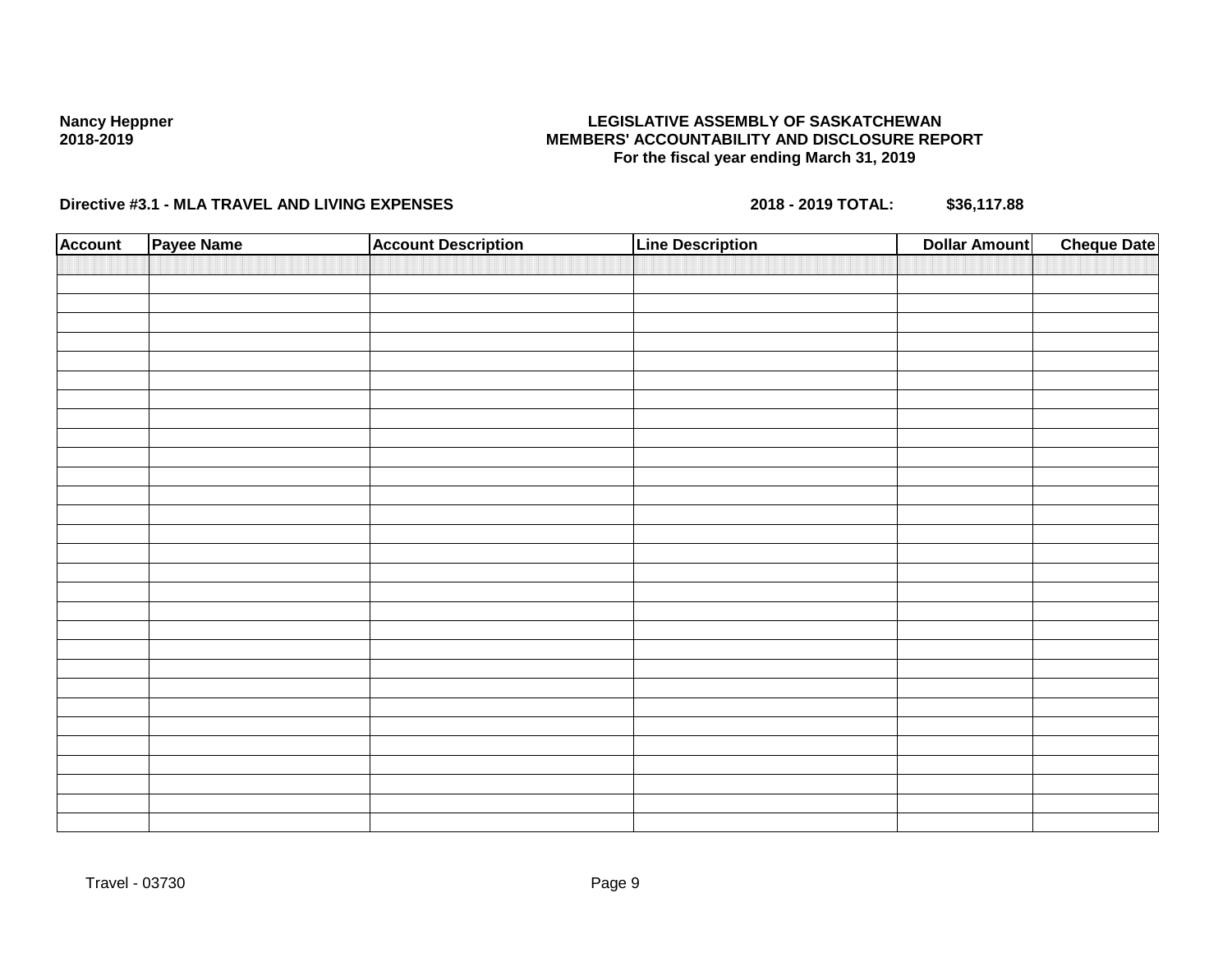## **LEGISLATIVE ASSEMBLY OF SASKATCHEWAN MEMBERS' ACCOUNTABILITY AND DISCLOSURE REPORT For the fiscal year ending March 31, 2019**

| <b>Account</b> | <b>Payee Name</b> | <b>Account Description</b> | <b>Line Description</b> | <b>Dollar Amount</b> | <b>Cheque Date</b> |
|----------------|-------------------|----------------------------|-------------------------|----------------------|--------------------|
|                |                   |                            |                         |                      |                    |
|                |                   |                            |                         |                      |                    |
|                |                   |                            |                         |                      |                    |
|                |                   |                            |                         |                      |                    |
|                |                   |                            |                         |                      |                    |
|                |                   |                            |                         |                      |                    |
|                |                   |                            |                         |                      |                    |
|                |                   |                            |                         |                      |                    |
|                |                   |                            |                         |                      |                    |
|                |                   |                            |                         |                      |                    |
|                |                   |                            |                         |                      |                    |
|                |                   |                            |                         |                      |                    |
|                |                   |                            |                         |                      |                    |
|                |                   |                            |                         |                      |                    |
|                |                   |                            |                         |                      |                    |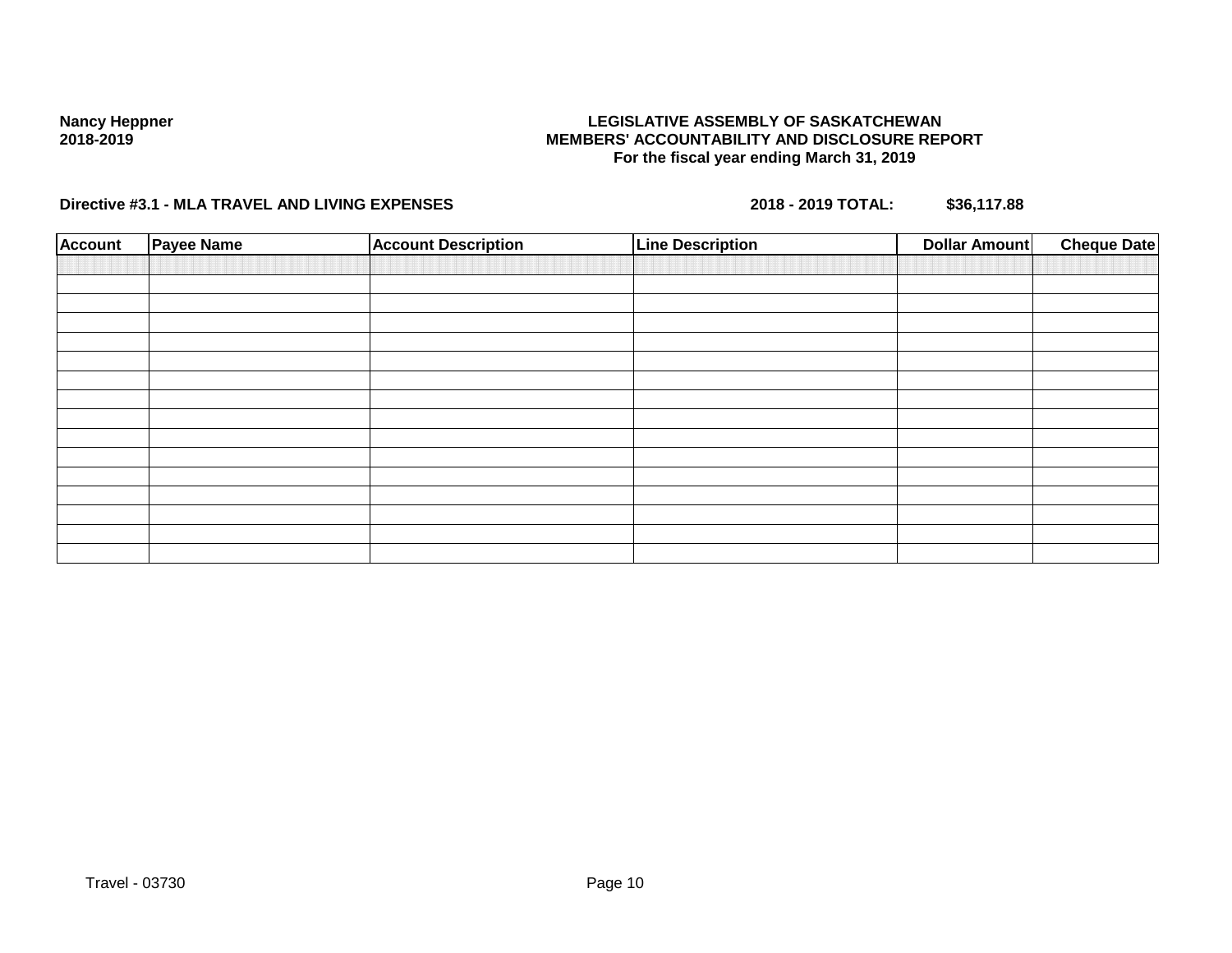## **LEGISLATIVE ASSEMBLY OF SASKATCHEWAN MEMBERS' ACCOUNTABILITY AND DISCLOSURE REPORT For the fiscal year ending March 31, 2019**

| <b>Account</b> | <b>Payee Name</b>                                   | <b>Account Description</b>                | <b>Line Description</b>        | <b>Dollar Amount</b> | <b>Cheque Date</b> |
|----------------|-----------------------------------------------------|-------------------------------------------|--------------------------------|----------------------|--------------------|
|                |                                                     |                                           |                                |                      |                    |
| 522000         | <b>FORTRESS PROPERTIES INC.</b>                     | Rent of Ground, Buildings and Other Space | APRIL 2018 MLA OFFICE RENT     | 1,105.36             | $04 - 01 - 18$     |
| 522000         | <b>FORTRESS PROPERTIES INC.</b>                     | Rent of Ground, Buildings and Other Space | MAY 2018 MLA OFFICE RENT       | 1,105.36             | 04-13-18           |
| 522000         | <b>FORTRESS PROPERTIES INC.</b>                     | Rent of Ground, Buildings and Other Space | JUNE 2018 MLA OFFICE RENT      | 1,105.36             | 05-18-18           |
| 522000         | <b>FORTRESS PROPERTIES INC.</b>                     | Rent of Ground, Buildings and Other Space | JULY 2018 MLA OFFICE RENT      | 1,105.36             | 06-22-18           |
| 522000         | <b>FORTRESS PROPERTIES INC.</b>                     | Rent of Ground, Buildings and Other Space | MLA OFFICE RENT AUGUST 2018    | 1,105.36             | 07-23-18           |
| 522000         | <b>FORTRESS PROPERTIES INC.</b>                     | Rent of Ground, Buildings and Other Space | MLA OFFICE RENT SEPTEMBER 2018 | 1,105.36             | 08-20-18           |
| 522000         | <b>FORTRESS PROPERTIES INC.</b>                     | Rent of Ground, Buildings and Other Space | MLA OFFICE RENT OCTOBER 2018   | 1,105.36             | 09-24-18           |
| 522000         | <b>FORTRESS PROPERTIES INC.</b>                     | Rent of Ground, Buildings and Other Space | MLA OFFICE RENT NOVEMBER 2018  | 1,105.36             | 10-22-18           |
| 522000         | <b>FORTRESS PROPERTIES INC.</b>                     | Rent of Ground, Buildings and Other Space | DEC 2018 MLA OFFICE RENT       | 1,105.36             | 11-20-18           |
| 522000         | <b>FORTRESS PROPERTIES INC.</b>                     | Rent of Ground, Buildings and Other Space | JAN 2019 MLA OFFICE RENT       | 1,105.36             | 12-13-18           |
| 522000         | <b>FORTRESS PROPERTIES INC.</b>                     | Rent of Ground, Buildings and Other Space | FEBRUARY 2019 MLA OFFICE RENT  | 1,105.36             | $01 - 09 - 19$     |
| 522000         | <b>FORTRESS PROPERTIES INC.</b>                     | Rent of Ground, Buildings and Other Space | MARCH 2019 MLA OFFICE RENT     | 1,105.36             | 02-14-19           |
| 522200         | MINISTER OF FINANCE-MINISTRY<br>OF CENTRAL SERVICES | Rent of Photocopiers                      | <b>COPIER CHARGES</b>          | 100.00               | $12 - 01 - 18$     |
| 522200         | TOSHIBA OF CANADA LTD.                              | <b>Rent of Photocopiers</b>               | <b>COPIER CHARGES</b>          | 64.58                | $05 - 01 - 18$     |
| 522200         | TOSHIBA OF CANADA LTD.                              | Rent of Photocopiers                      | <b>COPIER CHARGES</b>          | 56.54                | 06-01-18           |
| 522200         | TOSHIBA OF CANADA LTD.                              | Rent of Photocopiers                      | <b>COPIER CHARGES</b>          | 56.08                | 06-06-18           |
| 522200         | TOSHIBA OF CANADA LTD.                              | Rent of Photocopiers                      | <b>COPIER CHARGES</b>          | 72.62                | 08-01-18           |
| 522200         | TOSHIBA OF CANADA LTD.                              | <b>Rent of Photocopiers</b>               | <b>COPIER CHARGES</b>          | 56.53                | 09-01-18           |
| 522200         | TOSHIBA OF CANADA LTD.                              | Rent of Photocopiers                      | <b>COPIER CHARGES</b>          | 54.81                | 09-07-18           |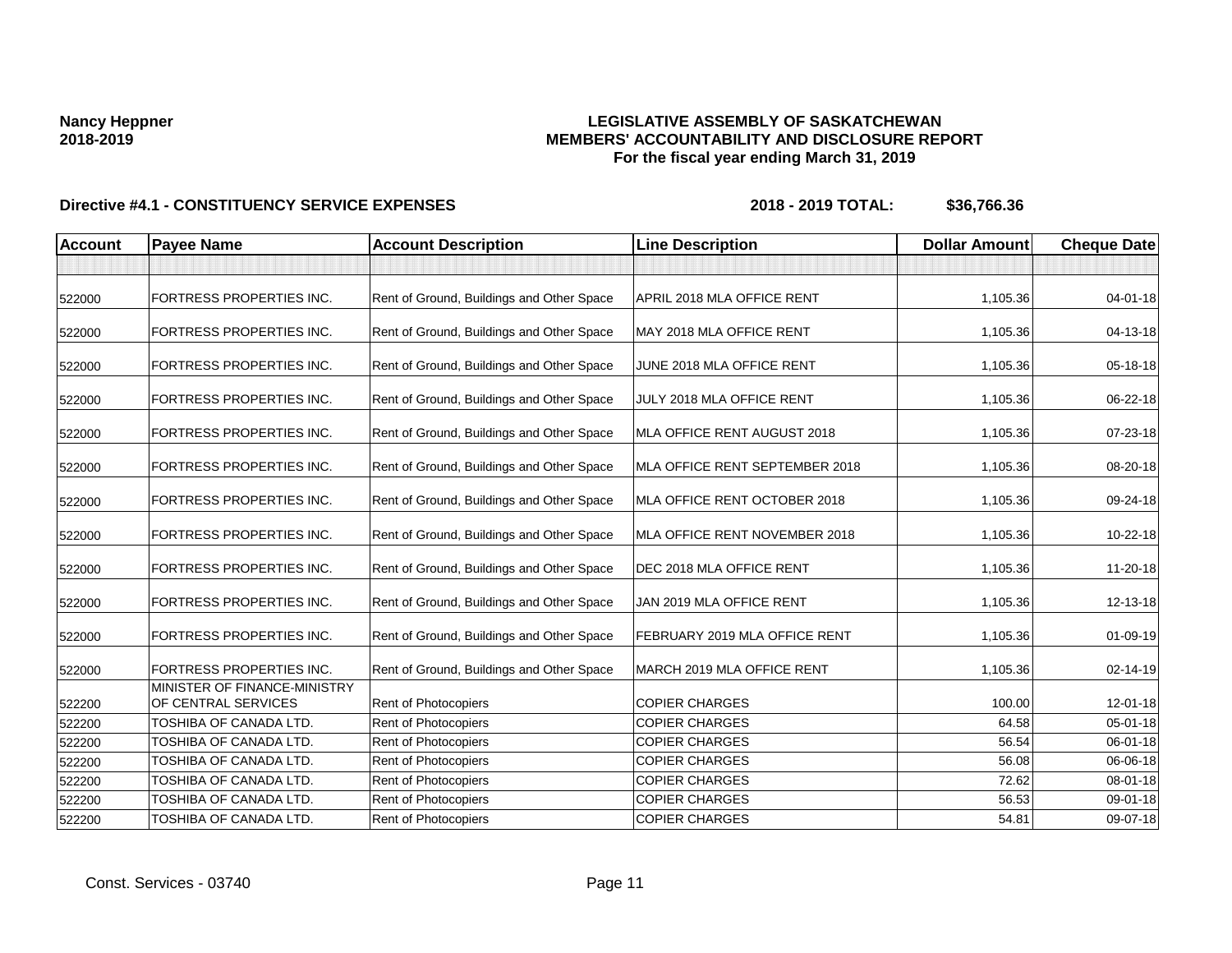## **LEGISLATIVE ASSEMBLY OF SASKATCHEWAN MEMBERS' ACCOUNTABILITY AND DISCLOSURE REPORT For the fiscal year ending March 31, 2019**

| <b>Account</b> | <b>Payee Name</b>        | <b>Account Description</b>          | <b>Line Description</b>        | <b>Dollar Amount</b> | <b>Cheque Date</b> |
|----------------|--------------------------|-------------------------------------|--------------------------------|----------------------|--------------------|
|                |                          |                                     |                                |                      |                    |
| 522200         | TOSHIBA OF CANADA LTD.   | Rent of Photocopiers                | <b>COPIER CHARGES</b>          | 55.79                | 10-08-18           |
| 522200         | TOSHIBA OF CANADA LTD.   | Rent of Photocopiers                | <b>COPIER CHARGES</b>          | 58.55                | 12-01-18           |
| 522200         | TOSHIBA OF CANADA LTD.   | Rent of Photocopiers                | <b>COPIER CHARGES</b>          | 59.54                | $01 - 01 - 19$     |
| 522200         | TOSHIBA OF CANADA LTD.   | Rent of Photocopiers                | <b>COPIER CHARGES</b>          | 56.41                | 02-01-19           |
| 522200         | TOSHIBA OF CANADA LTD.   | Rent of Photocopiers                | <b>COPIER CHARGES</b>          | 56.24                | 02-05-19           |
| 522200         | TOSHIBA OF CANADA LTD.   | Rent of Photocopiers                | <b>COPIER CHARGES</b>          | 54.23                | 03-08-19           |
| 522500         | <b>ROSTHERN AGENCIES</b> | <b>Insurance Premiums</b>           | OFFICE INSURANCE               | 485.48               | 03-01-19           |
| 522700         | SASKENERGY INCORPORATED  | Utilities - Electricity and Nat Gas | 56268871888 APRIL 12, 2018     | 82.55                | 04-12-18           |
| 522700         | SASKENERGY INCORPORATED  | Utilities - Electricity and Nat Gas | 56268871888 MAY 10 2018        | 54.76                | 06-01-18           |
| 522700         | SASKENERGY INCORPORATED  | Utilities - Electricity and Nat Gas | 56268871888 JUNE 12, 2018      | 44.37                | 06-12-18           |
| 522700         | SASKENERGY INCORPORATED  | Utilities - Electricity and Nat Gas | 56268871888 JULY 12 2018       | 40.26                | 08-01-18           |
| 522700         | SASKENERGY INCORPORATED  | Utilities - Electricity and Nat Gas | 56268871888 AUG 14 2018        | 40.47                | 09-01-18           |
| 522700         | SASKENERGY INCORPORATED  | Utilities - Electricity and Nat Gas | 56268871888 SEP 14 2018        | 41.07                | 09-12-18           |
| 522700         | SASKENERGY INCORPORATED  | Utilities - Electricity and Nat Gas | 5626887188 OCT 11 2018         | 49.66                | $10 - 11 - 18$     |
| 522700         | SASKENERGY INCORPORATED  | Utilities - Electricity and Nat Gas | 56268871888 NOVEMBER 13, 2018  | 63.25                | 12-01-18           |
| 522700         | SASKENERGY INCORPORATED  | Utilities - Electricity and Nat Gas | 56268871888 DECEMBER 11, 2018  | 76.35                | $01 - 01 - 19$     |
| 522700         | SASKENERGY INCORPORATED  | Utilities - Electricity and Nat Gas | 56268871888 JANUARY 11, 2019   | 81.25                | 02-01-19           |
| 522700         | SASKENERGY INCORPORATED  | Utilities - Electricity and Nat Gas | 56268871888 FEBRUARY 11, 2019  | 94.85                | 02-11-19           |
| 522700         | SASKENERGY INCORPORATED  | Utilities - Electricity and Nat Gas | 56268871888 MARCH 12, 2019     | 96.48                | 03-12-19           |
| 522700         | SASKPOWER CORPORATION    | Utilities - Electricity and Nat Gas | 510002832754 APRIL 12, 2018    | 66.43                | 04-12-18           |
| 522700         | SASKPOWER CORPORATION    | Utilities - Electricity and Nat Gas | 510002832754 MAY 10 2018       | 59.42                | 06-01-18           |
| 522700         | SASKPOWER CORPORATION    | Utilities - Electricity and Nat Gas | 510002832754 JUNE 12, 2018     | 81.82                | $06-12-18$         |
| 522700         | SASKPOWER CORPORATION    | Utilities - Electricity and Nat Gas | 510002832754 JULY 12 2018      | 58.95                | 08-01-18           |
| 522700         | SASKPOWER CORPORATION    | Utilities - Electricity and Nat Gas | 510002832754 AUG/18            | 60.38                | 09-01-18           |
| 522700         | SASKPOWER CORPORATION    | Utilities - Electricity and Nat Gas | 510002832754 SEP/18            | 68.93                | 09-26-18           |
| 522700         | SASKPOWER CORPORATION    | Utilities - Electricity and Nat Gas | 510002832754 OCT 11 2018       | 57.35                | $10 - 11 - 18$     |
| 522700         | SASKPOWER CORPORATION    | Utilities - Electricity and Nat Gas | 510002832754 NOVMEBER 13, 2018 | 60.38                | $12 - 01 - 18$     |
| 522700         | SASKPOWER CORPORATION    | Utilities - Electricity and Nat Gas | 510002832754 DECEMBER 11, 2018 | 87.63                | $01 - 01 - 19$     |
| 522700         | SASKPOWER CORPORATION    | Utilities - Electricity and Nat Gas | 510002832754 JANUARY 11, 2019  | 86.04                | 02-01-19           |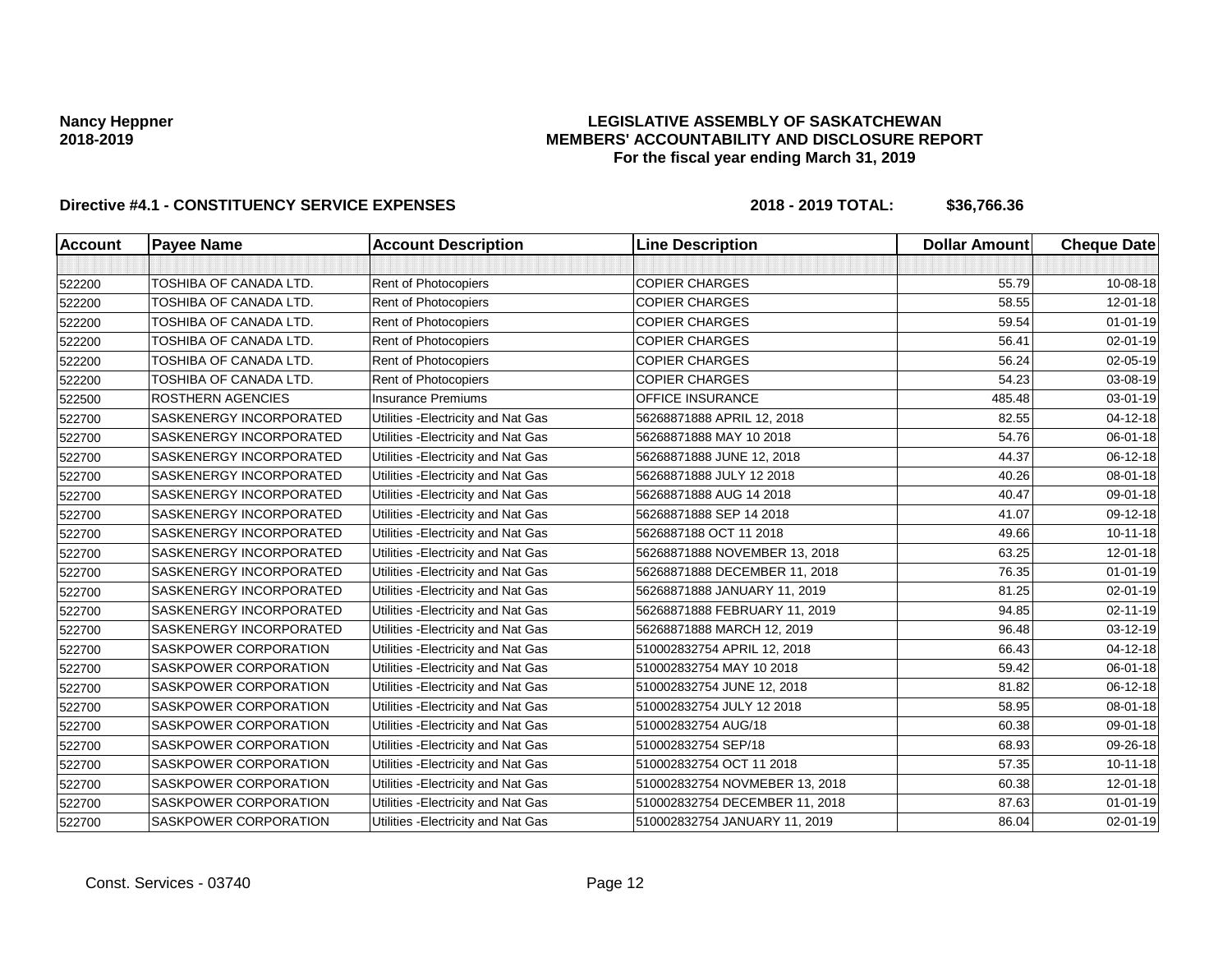## **LEGISLATIVE ASSEMBLY OF SASKATCHEWAN MEMBERS' ACCOUNTABILITY AND DISCLOSURE REPORT For the fiscal year ending March 31, 2019**

| <b>Account</b> | <b>Payee Name</b>             | <b>Account Description</b>           | <b>Line Description</b>                                     | <b>Dollar Amount</b> | <b>Cheque Date</b> |
|----------------|-------------------------------|--------------------------------------|-------------------------------------------------------------|----------------------|--------------------|
|                |                               |                                      |                                                             |                      |                    |
| 522700         | <b>SASKPOWER CORPORATION</b>  | Utilities - Electricity and Nat Gas  | 510002832754 FEBRUARY 11, 2019                              | 79.02                | $02 - 11 - 19$     |
| 522700         | SASKPOWER CORPORATION         | Utilities - Electricity and Nat Gas  | 510002832754 MARCH 12, 2019                                 | 83.96                | $03 - 12 - 19$     |
| 525000         | FRIESEN, WHITNEY D.           | Postal, Courier, Freight and Related | <b>POSTAGE</b>                                              | 91.08                | $01 - 01 - 19$     |
| 527600         | FRIESEN, WHITNEY D.           | Telecommunications                   | MISC OFFICE SUPPLIES                                        | 83.23                | 08-01-18           |
| 529200         | FRIESEN, WHITNEY D.           | Professional Development             | <b>TUITION</b>                                              | 298.56               | $01 - 01 - 19$     |
| 530300         | MARU GROUP CANADA INC.        | Primary Research/Focus group         | AD HOC CONSULTING - BRAND<br><b>HEALTH/TRACKING U&amp;A</b> | 632.98               | 08-01-18           |
| 530300         | <b>MARU GROUP CANADA INC.</b> | Primary Research/Focus group         | AD HOC CONSULTING-BRAND<br>HEALTH/TRACKING/U&A              | 632.98               | $10 - 01 - 18$     |
| 530300         | <b>MARU GROUP CANADA INC.</b> | Primary Research/Focus group         | GROUP AD HOC CONSULTING                                     | 632.98               | 11-01-18           |
| 530300         | <b>MARU GROUP CANADA INC.</b> | Primary Research/Focus group         | GROUP AD AD CONSULTING                                      | 632.98               | 12-01-18           |
| 530500         | A GUIDE TO WARMAN             | Media Placement                      | <b>ADVERTISING</b>                                          | 425.00               | 02-14-19           |
| 530500         | ADCANADA MEDIA INC.           | Media Placement                      | <b>ADVERTISING</b>                                          | 364.71               | 03-28-19           |
| 530500         | <b>CREATIVE FIRE</b>          | Media Placement                      | <b>ADVERTISING</b>                                          | 1,061.20             | 08-17-18           |
| 530500         | <b>CREATIVE FIRE</b>          | <b>Media Placement</b>               | <b>ADVERTISING</b>                                          | 2,316.03             | 12-01-18           |
| 530500         | <b>CREATIVE FIRE</b>          | Media Placement                      | <b>ADVERTISING</b>                                          | 1,462.68             | 03-26-19           |
| 530500         | <b>JENSON PUBLISHING</b>      | Media Placement                      | <b>ADVERTISING</b>                                          | 38.00                | $04 - 05 - 18$     |
| 530500         | <b>JENSON PUBLISHING</b>      | Media Placement                      | <b>ADVERTISING</b>                                          | 38.00                | $04 - 12 - 18$     |
| 530500         | <b>JENSON PUBLISHING</b>      | Media Placement                      | <b>ADVERTISING</b>                                          | 80.00                | $04 - 12 - 18$     |
| 530500         | <b>JENSON PUBLISHING</b>      | Media Placement                      | <b>ADVERTISING</b>                                          | 80.00                | 04-19-18           |
| 530500         | <b>JENSON PUBLISHING</b>      | Media Placement                      | <b>ADVERTISING</b>                                          | 38.00                | 04-19-18           |
| 530500         | <b>JENSON PUBLISHING</b>      | Media Placement                      | <b>ADVERTISING</b>                                          | 38.00                | $05 - 01 - 18$     |
| 530500         | <b>JENSON PUBLISHING</b>      | Media Placement                      | <b>ADVERTISING</b>                                          | 80.00                | $05 - 01 - 18$     |
| 530500         | <b>JENSON PUBLISHING</b>      | Media Placement                      | <b>ADVERTISING</b>                                          | 80.00                | 05-03-18           |
| 530500         | <b>JENSON PUBLISHING</b>      | Media Placement                      | <b>ADVERTISING</b>                                          | 38.00                | 05-10-18           |
| 530500         | <b>JENSON PUBLISHING</b>      | Media Placement                      | <b>ADVERTISING</b>                                          | 80.00                | 05-10-18           |
| 530500         | <b>JENSON PUBLISHING</b>      | Media Placement                      | <b>ADVERTISING</b>                                          | 38.00                | $05 - 17 - 18$     |
| 530500         | <b>JENSON PUBLISHING</b>      | Media Placement                      | <b>ADVERTISING</b>                                          | 38.00                | 06-01-18           |
| 530500         | <b>JENSON PUBLISHING</b>      | Media Placement                      | <b>ADVERTISING</b>                                          | 38.00                | $06 - 01 - 18$     |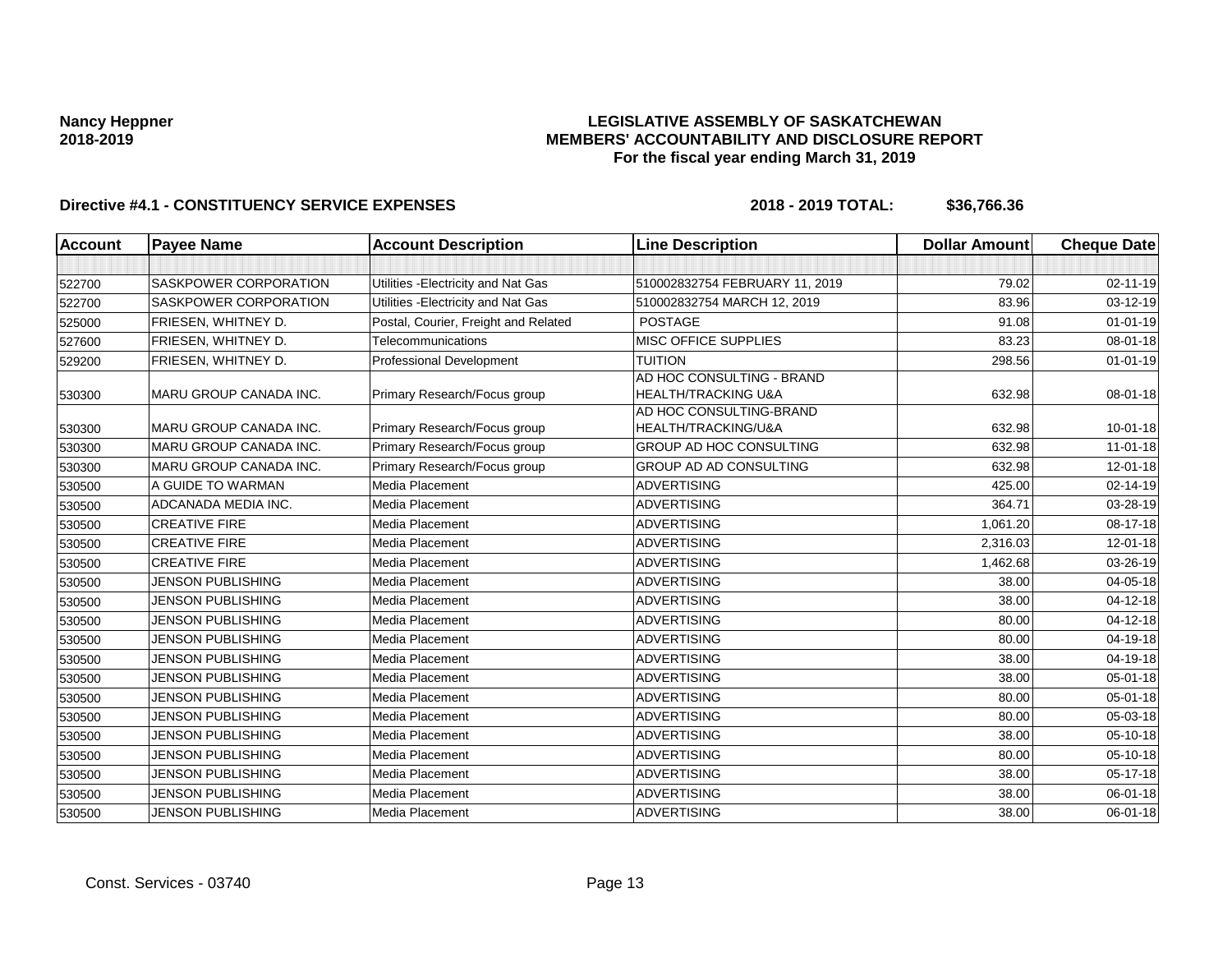## **LEGISLATIVE ASSEMBLY OF SASKATCHEWAN MEMBERS' ACCOUNTABILITY AND DISCLOSURE REPORT For the fiscal year ending March 31, 2019**

| <b>Account</b> | <b>Payee Name</b>        | <b>Account Description</b> | <b>Line Description</b> | <b>Dollar Amount</b> | <b>Cheque Date</b> |
|----------------|--------------------------|----------------------------|-------------------------|----------------------|--------------------|
|                |                          |                            |                         |                      |                    |
| 530500         | <b>JENSON PUBLISHING</b> | Media Placement            | <b>ADVERTISING</b>      | 38.00                | 06-01-18           |
| 530500         | <b>JENSON PUBLISHING</b> | Media Placement            | <b>ADVERTISING</b>      | 80.00                | 06-01-18           |
| 530500         | <b>JENSON PUBLISHING</b> | <b>Media Placement</b>     | <b>ADVERTISING</b>      | 80.00                | 06-01-18           |
| 530500         | <b>JENSON PUBLISHING</b> | Media Placement            | <b>ADVERTISING</b>      | 38.00                | 06-07-18           |
| 530500         | <b>JENSON PUBLISHING</b> | <b>Media Placement</b>     | <b>ADVERTISING</b>      | 80.00                | 06-07-18           |
| 530500         | <b>JENSON PUBLISHING</b> | <b>Media Placement</b>     | <b>ADVERTISING</b>      | 50.00                | 06-14-18           |
| 530500         | <b>JENSON PUBLISHING</b> | Media Placement            | <b>ADVERTISING</b>      | 38.00                | 06-14-18           |
| 530500         | <b>JENSON PUBLISHING</b> | Media Placement            | <b>ADVERTISING</b>      | 50.00                | 06-14-18           |
| 530500         | <b>JENSON PUBLISHING</b> | Media Placement            | <b>ADVERTISING</b>      | 50.00                | 06-14-18           |
| 530500         | JENSON PUBLISHING        | Media Placement            | <b>ADVERTISING</b>      | 80.00                | 06-21-18           |
| 530500         | <b>JENSON PUBLISHING</b> | Media Placement            | <b>ADVERTISING</b>      | 38.00                | 06-21-18           |
| 530500         | <b>JENSON PUBLISHING</b> | Media Placement            | <b>ADVERTISING</b>      | 38.00                | 08-01-18           |
| 530500         | <b>JENSON PUBLISHING</b> | <b>Media Placement</b>     | <b>ADVERTISING</b>      | 80.00                | 08-01-18           |
| 530500         | <b>JENSON PUBLISHING</b> | Media Placement            | <b>ADVERTISING</b>      | 38.00                | 08-01-18           |
| 530500         | <b>JENSON PUBLISHING</b> | Media Placement            | <b>ADVERTISING</b>      | 80.00                | 08-01-18           |
| 530500         | <b>JENSON PUBLISHING</b> | Media Placement            | <b>ADVERTISING</b>      | 38.00                | 08-01-18           |
| 530500         | <b>JENSON PUBLISHING</b> | Media Placement            | <b>ADVERTISING</b>      | 38.00                | 08-01-18           |
| 530500         | <b>JENSON PUBLISHING</b> | Media Placement            | <b>ADVERTISING</b>      | 80.00                | 08-01-18           |
| 530500         | <b>JENSON PUBLISHING</b> | <b>Media Placement</b>     | <b>ADVERTISING</b>      | 38.00                | 08-01-18           |
| 530500         | <b>JENSON PUBLISHING</b> | Media Placement            | <b>ADVERTSING</b>       | 38.00                | 08-02-18           |
| 530500         | <b>JENSON PUBLISHING</b> | Media Placement            | <b>ADVERTISING</b>      | 80.00                | 08-02-18           |
| 530500         | <b>JENSON PUBLISHING</b> | Media Placement            | <b>ADVERTISING</b>      | 38.00                | 08-09-18           |
| 530500         | JENSON PUBLISHING        | Media Placement            | <b>ADVERTISING</b>      | 38.00                | 08-16-18           |
| 530500         | <b>JENSON PUBLISHING</b> | Media Placement            | <b>ADVERTSING</b>       | 80.00                | 08-16-18           |
| 530500         | <b>JENSON PUBLISHING</b> | Media Placement            | <b>ADVERTISING</b>      | 38.00                | 09-01-18           |
| 530500         | <b>JENSON PUBLISHING</b> | <b>Media Placement</b>     | <b>ADVERTISING</b>      | 80.00                | 09-01-18           |
| 530500         | <b>JENSON PUBLISHING</b> | Media Placement            | <b>ADVERTISING</b>      | 38.00                | 09-01-18           |
| 530500         | <b>JENSON PUBLISHING</b> | Media Placement            | <b>ADVERTISING</b>      | 38.00                | 09-06-18           |
| 530500         | <b>JENSON PUBLISHING</b> | Media Placement            | <b>ADVERTISING</b>      | 38.00                | 09-13-18           |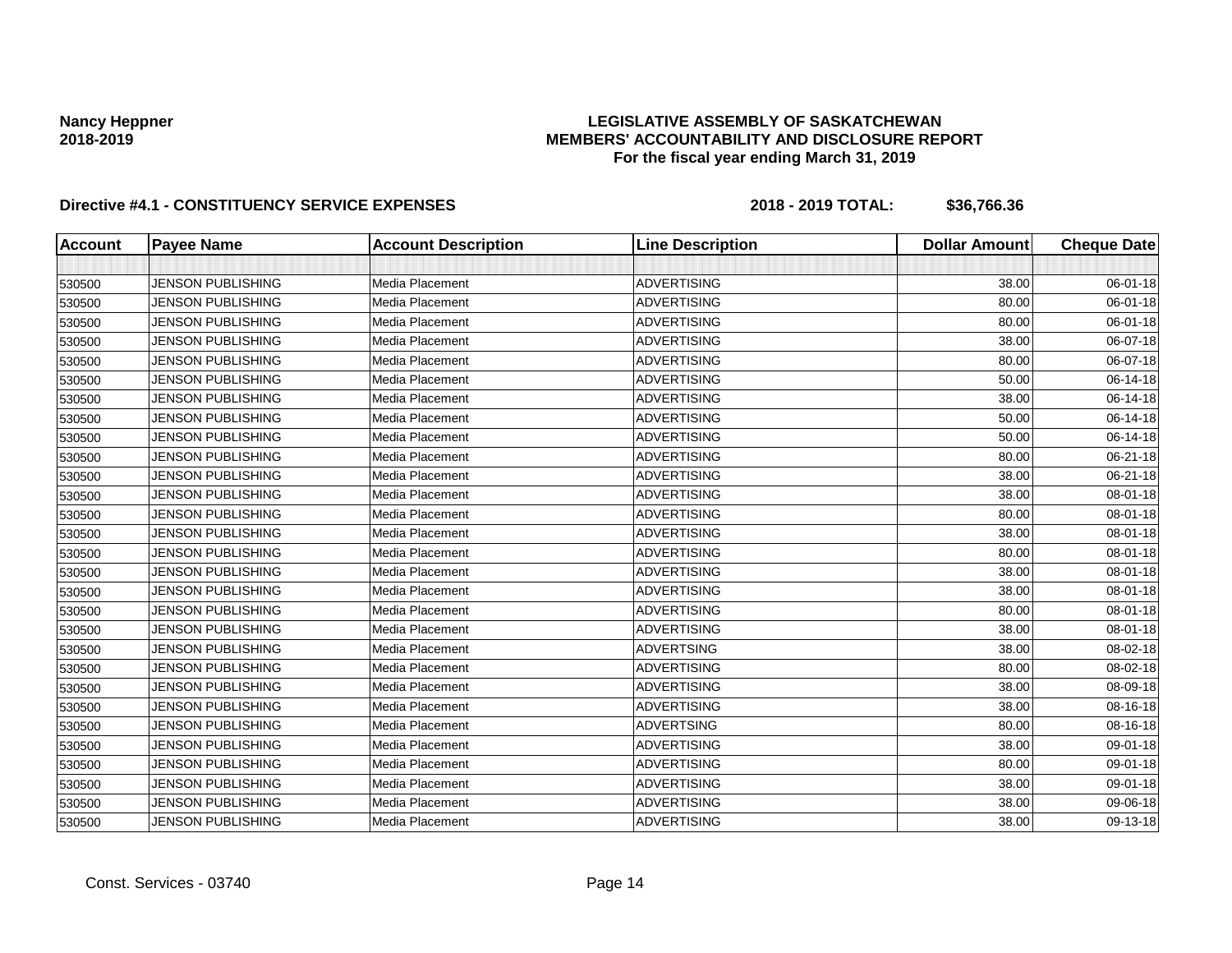## **LEGISLATIVE ASSEMBLY OF SASKATCHEWAN MEMBERS' ACCOUNTABILITY AND DISCLOSURE REPORT For the fiscal year ending March 31, 2019**

| <b>Account</b> | <b>Payee Name</b>        | <b>Account Description</b> | <b>Line Description</b> | <b>Dollar Amount</b> | <b>Cheque Date</b> |
|----------------|--------------------------|----------------------------|-------------------------|----------------------|--------------------|
|                |                          |                            |                         |                      |                    |
| 530500         | <b>JENSON PUBLISHING</b> | Media Placement            | <b>ADVERTISING</b>      | 80.00                | 09-13-18           |
| 530500         | <b>JENSON PUBLISHING</b> | Media Placement            | <b>ADVERTISING</b>      | 110.00               | 09-20-18           |
| 530500         | <b>JENSON PUBLISHING</b> | <b>Media Placement</b>     | <b>ADVERTISING</b>      | 38.00                | 09-20-18           |
| 530500         | <b>JENSON PUBLISHING</b> | Media Placement            | <b>ADVERTISING</b>      | 45.00                | 09-20-18           |
| 530500         | <b>JENSON PUBLISHING</b> | <b>Media Placement</b>     | <b>ADVERTISING</b>      | 38.00                | $10 - 01 - 18$     |
| 530500         | <b>JENSON PUBLISHING</b> | <b>Media Placement</b>     | <b>ADVERTISING</b>      | 80.00                | $10 - 01 - 18$     |
| 530500         | <b>JENSON PUBLISHING</b> | Media Placement            | <b>ADVERTSING</b>       | 45.00                | 10-04-18           |
| 530500         | <b>JENSON PUBLISHING</b> | Media Placement            | <b>ADVERTISING</b>      | 80.00                | 10-04-18           |
| 530500         | <b>JENSON PUBLISHING</b> | Media Placement            | <b>ADVERTISING</b>      | 38.00                | 10-04-18           |
| 530500         | JENSON PUBLISHING        | Media Placement            | <b>ADVERTISING</b>      | 80.00                | $10 - 11 - 18$     |
| 530500         | <b>JENSON PUBLISHING</b> | Media Placement            | <b>ADVERTISING</b>      | 38.00                | $10 - 11 - 18$     |
| 530500         | <b>JENSON PUBLISHING</b> | Media Placement            | <b>ADVERTISING</b>      | 38.00                | 10-18-18           |
| 530500         | <b>JENSON PUBLISHING</b> | Media Placement            | <b>ADVERTISING</b>      | 80.00                | 10-18-18           |
| 530500         | <b>JENSON PUBLISHING</b> | Media Placement            | <b>ADVERTISING</b>      | 110.00               | 10-18-18           |
| 530500         | <b>JENSON PUBLISHING</b> | Media Placement            | <b>ADVERTISING</b>      | 38.00                | $11-01-18$         |
| 530500         | <b>JENSON PUBLISHING</b> | Media Placement            | <b>ADVERTISING</b>      | 80.00                | $11-01-18$         |
| 530500         | <b>JENSON PUBLISHING</b> | Media Placement            | <b>ADVERTISING</b>      | 80.00                | $11-01-18$         |
| 530500         | <b>JENSON PUBLISHING</b> | Media Placement            | <b>ADVERTISING</b>      | 38.00                | 11-02-18           |
| 530500         | <b>JENSON PUBLISHING</b> | Media Placement            | <b>ADVERTISING</b>      | 105.00               | 11-08-18           |
| 530500         | <b>JENSON PUBLISHING</b> | Media Placement            | <b>ADVERTISING</b>      | 80.00                | 11-08-18           |
| 530500         | <b>JENSON PUBLISHING</b> | Media Placement            | <b>ADVERTISING</b>      | 38.00                | 11-08-18           |
| 530500         | <b>JENSON PUBLISHING</b> | Media Placement            | <b>ADVERTISING</b>      | 38.00                | 11-15-18           |
| 530500         | JENSON PUBLISHING        | Media Placement            | <b>ADVERTISING</b>      | 80.00                | $11 - 15 - 18$     |
| 530500         | <b>JENSON PUBLISHING</b> | Media Placement            | <b>ADVERTISING</b>      | 38.00                | 12-01-18           |
| 530500         | <b>JENSON PUBLISHING</b> | Media Placement            | <b>ADVERTISING</b>      | 80.00                | 12-01-18           |
| 530500         | <b>JENSON PUBLISHING</b> | Media Placement            | <b>ADVERTISING</b>      | 38.00                | 12-01-18           |
| 530500         | <b>JENSON PUBLISHING</b> | Media Placement            | <b>ADVERTISING</b>      | 80.00                | 12-01-18           |
| 530500         | <b>JENSON PUBLISHING</b> | Media Placement            | <b>ADVERTISING</b>      | 38.00                | 12-06-18           |
| 530500         | <b>JENSON PUBLISHING</b> | Media Placement            | <b>ADVERTISING</b>      | 80.00                | 12-06-18           |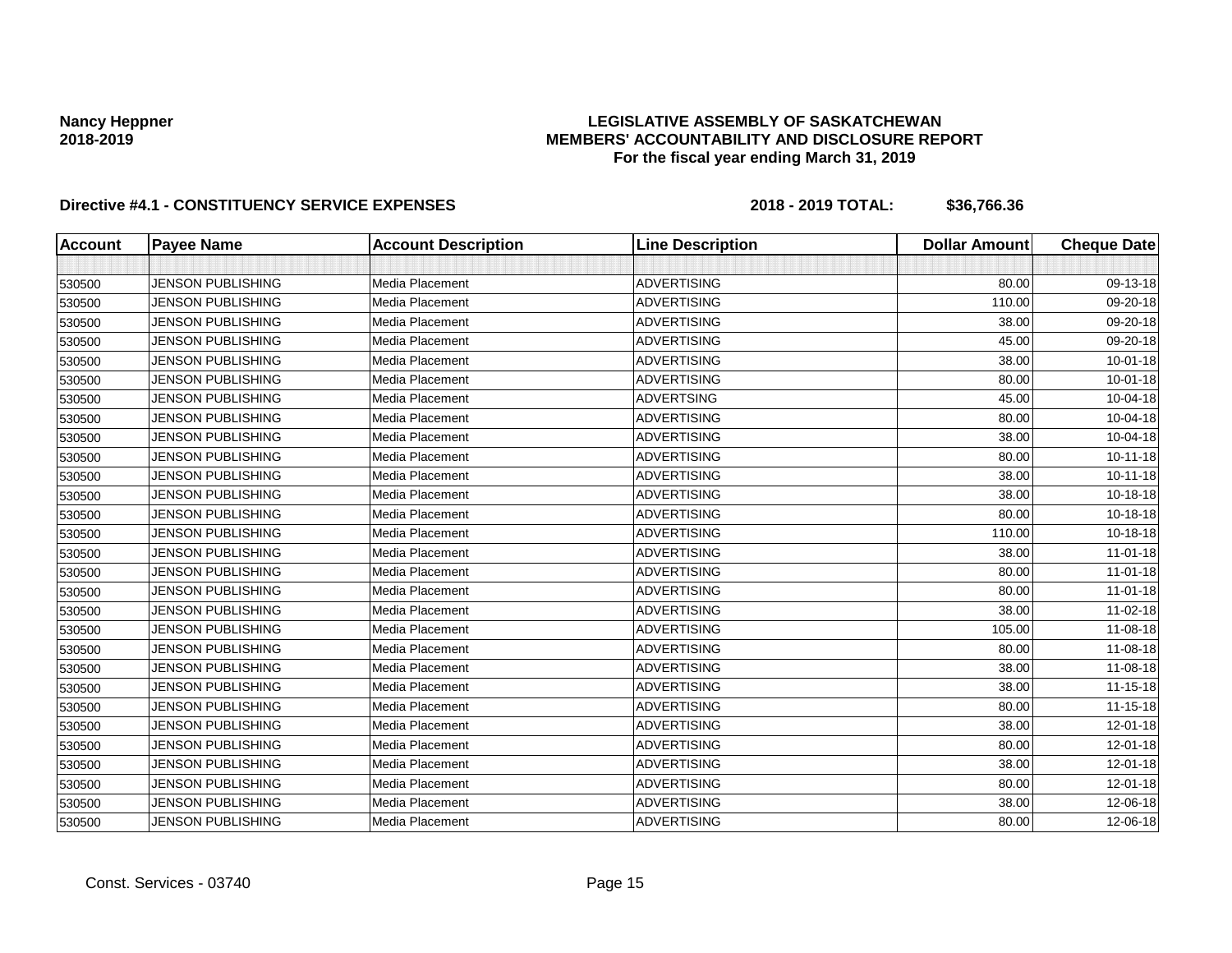## **LEGISLATIVE ASSEMBLY OF SASKATCHEWAN MEMBERS' ACCOUNTABILITY AND DISCLOSURE REPORT For the fiscal year ending March 31, 2019**

| <b>Account</b> | <b>Payee Name</b>             | <b>Account Description</b> | <b>Line Description</b> | <b>Dollar Amount</b> | <b>Cheque Date</b> |
|----------------|-------------------------------|----------------------------|-------------------------|----------------------|--------------------|
|                |                               |                            |                         |                      |                    |
| 530500         | <b>JENSON PUBLISHING</b>      | Media Placement            | <b>ADVERTISING</b>      | 134.54               | $01 - 01 - 19$     |
| 530500         | <b>JENSON PUBLISHING</b>      | Media Placement            | <b>ADVERTISING</b>      | 38.00                | $01 - 01 - 19$     |
| 530500         | <b>JENSON PUBLISHING</b>      | Media Placement            | <b>ADVERTISING</b>      | 12.50                | $01 - 01 - 19$     |
| 530500         | JENSON PUBLISHING             | Media Placement            | <b>ADVERTISING</b>      | 12.50                | $01 - 01 - 19$     |
| 530500         | <b>JENSON PUBLISHING</b>      | Media Placement            | <b>ADVERTISING</b>      | 38.00                | $01 - 01 - 19$     |
| 530500         | <b>JENSON PUBLISHING</b>      | Media Placement            | <b>ADVERTISING</b>      | 80.00                | $01 - 10 - 19$     |
| 530500         | <b>JENSON PUBLISHING</b>      | Media Placement            | <b>ADVERTISING</b>      | 38.00                | $01 - 10 - 19$     |
| 530500         | <b>JENSON PUBLISHING</b>      | Media Placement            | <b>ADVERTISING</b>      | 80.00                | 02-01-19           |
| 530500         | <b>JENSON PUBLISHING</b>      | Media Placement            | <b>ADVERTISING</b>      | 38.00                | 02-01-19           |
| 530500         | <b>JENSON PUBLISHING</b>      | Media Placement            | <b>ADVERTISING</b>      | 38.00                | 02-01-19           |
| 530500         | <b>JENSON PUBLISHING</b>      | Media Placement            | <b>ADVERTISING</b>      | 38.00                | 02-01-19           |
| 530500         | <b>JENSON PUBLISHING</b>      | Media Placement            | <b>ADVERTISING</b>      | 38.00                | 02-07-19           |
| 530500         | <b>JENSON PUBLISHING</b>      | Media Placement            | <b>ADVERTISING</b>      | 80.00                | 02-07-19           |
| 530500         | <b>JENSON PUBLISHING</b>      | Media Placement            | <b>ADVERTISING</b>      | 38.00                | 02-14-19           |
| 530500         | <b>JENSON PUBLISHING</b>      | Media Placement            | <b>ADVERTISING</b>      | 38.00                | 02-21-19           |
| 530500         | <b>JENSON PUBLISHING</b>      | Media Placement            | <b>ADVERTISING</b>      | 80.00                | 02-21-19           |
| 530500         | <b>JENSON PUBLISHING</b>      | Media Placement            | <b>ADVERTISING</b>      | 38.00                | 03-01-19           |
| 530500         | <b>JENSON PUBLISHING</b>      | Media Placement            | <b>ADVERTISING</b>      | 46.66                | 03-01-19           |
| 530500         | <b>JENSON PUBLISHING</b>      | Media Placement            | <b>ADVERTISING</b>      | 80.00                | 03-07-19           |
| 530500         | JENSON PUBLISHING             | Media Placement            | <b>ADVERTISING</b>      | 38.00                | 03-07-19           |
| 530500         | <b>JENSON PUBLISHING</b>      | Media Placement            | <b>ADVERTISING</b>      | 80.00                | 03-14-19           |
| 530500         | <b>JENSON PUBLISHING</b>      | Media Placement            | <b>ADVERTISING</b>      | 38.00                | 03-14-19           |
| 530500         | <b>JENSON PUBLISHING</b>      | Media Placement            | <b>ADVERTISING</b>      | 38.00                | 03-21-19           |
| 530500         | <b>JENSON PUBLISHING</b>      | <b>Media Placement</b>     | <b>ADVERTISING</b>      | 38.00                | 03-28-19           |
| 530500         | <b>JENSON PUBLISHING</b>      | Media Placement            | <b>ADVERTISING</b>      | 80.00                | 03-28-19           |
| 530500         | MARTENSVILLE MESSENGER        | Media Placement            | <b>ADVERTISING</b>      | 1,680.00             | 06-01-18           |
| 530500         | MARTENSVILLE MESSENGER        | Media Placement            | <b>ADVERTISING</b>      | 85.00                | 06-12-18           |
| 530500         | <b>MARTENSVILLE MESSENGER</b> | Media Placement            | <b>ADVERTISING</b>      | 156.00               | 08-01-18           |
| 530500         | <b>MARTENSVILLE MESSENGER</b> | Media Placement            | <b>ADVERTISING</b>      | 164.00               | 12-01-18           |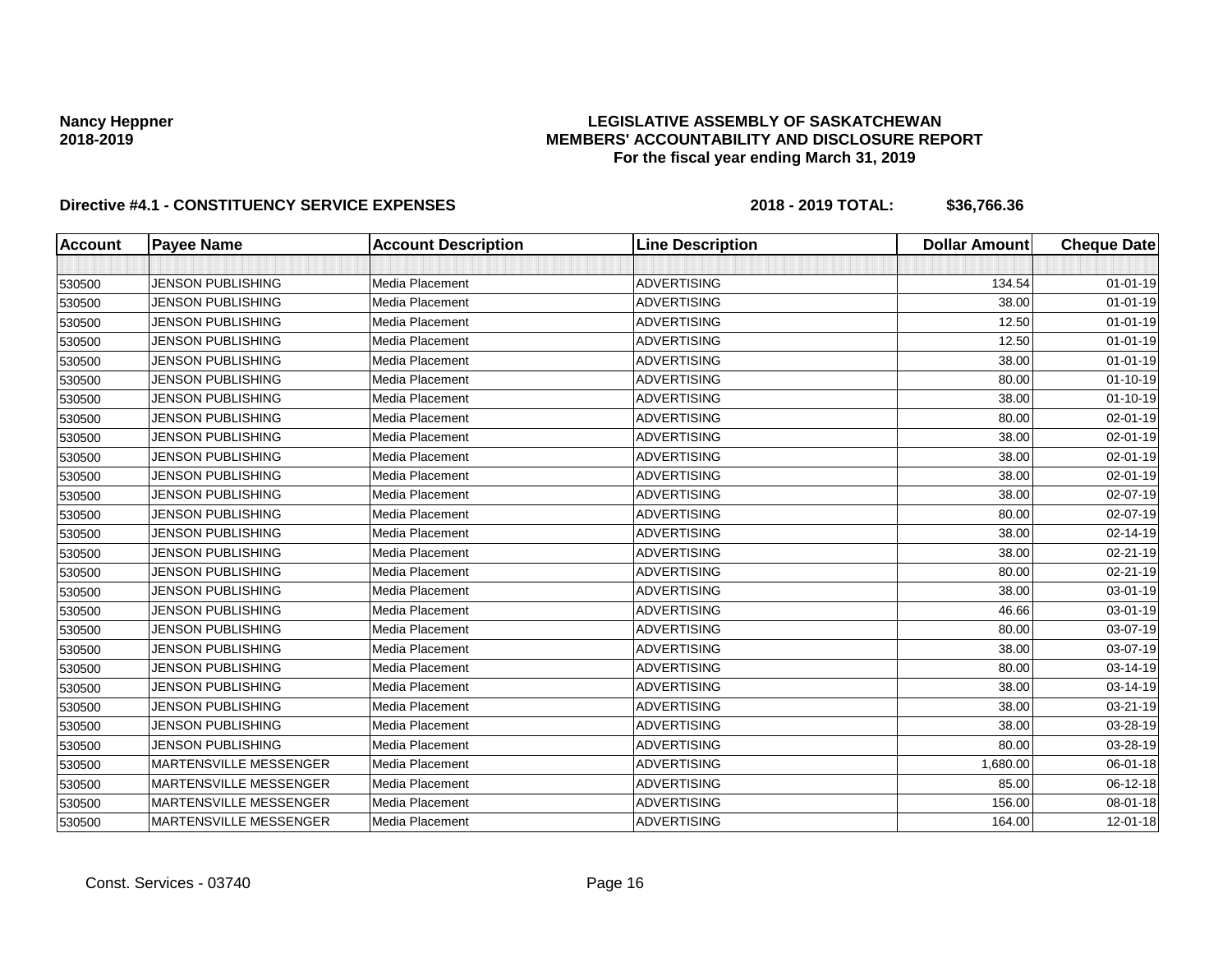## **LEGISLATIVE ASSEMBLY OF SASKATCHEWAN MEMBERS' ACCOUNTABILITY AND DISCLOSURE REPORT For the fiscal year ending March 31, 2019**

| <b>Account</b> | <b>Payee Name</b>             | <b>Account Description</b>           | <b>Line Description</b>            | <b>Dollar Amount</b> | <b>Cheque Date</b> |
|----------------|-------------------------------|--------------------------------------|------------------------------------|----------------------|--------------------|
|                |                               |                                      |                                    |                      |                    |
| 530500         | <b>MARTENSVILLE MESSENGER</b> | Media Placement                      | <b>ADVERTISING</b>                 | 77.00                | $01 - 01 - 19$     |
| 530500         | MARTENSVILLE MESSENGER        | Media Placement                      | <b>ADVERTISING</b>                 | 305.00               | 02-21-19           |
| 530500         | <b>MARTENSVILLE MESSENGER</b> | Media Placement                      | ADVERTISING                        | 164.00               | 03-01-19           |
| 530500         | THE SHEPHERD'S GUIDE          | Media Placement                      | <b>ADVERTISING</b>                 | 449.00               | 04-01-18           |
| 530800         | <b>JENSON PUBLISHING</b>      | Publications                         | <b>ADVERTISING</b>                 | 80.00                | $01 - 01 - 19$     |
| 530800         | <b>JENSON PUBLISHING</b>      | <b>Publications</b>                  | ADVERTISING                        | 80.00                | $01 - 01 - 19$     |
| 530900         | <b>CORPORATE EXPRESS</b>      | <b>Promotional Items</b>             | <b>PROVINCIAL PINS &amp; FLAGS</b> | 564.93               | 05-07-18           |
| 530900         | TREASURE HOUSE IMPORTS LTD.   | <b>Promotional Items</b>             | PROMOTIONAL ITEMS                  | 288.00               | 08-01-18           |
| 555000         | FRIESEN, WHITNEY D.           | Other Material and Supplies          | MISC OFFICE SUPPLIES               | 127.58               | 08-01-18           |
| 555000         | FRIESEN, WHITNEY D.           | Other Material and Supplies          | MISC OFFICE SUPPLIES               | 31.39                | $01 - 01 - 19$     |
| 555000         | FRIESEN, WHITNEY D.           | Other Material and Supplies          | MISC OFFICE SUPPLIES               | 18.29                | 03-01-19           |
| 564300         | FRIESEN, WHITNEY D.           | Computer Hardware - Exp.             | <b>IPAD</b>                        | 1,474.08             | 07-01-18           |
| 564600         | FRIESEN, WHITNEY D.           | Computer Software - Exp              | <b>SOFTWARE</b>                    | 213.12               | 03-01-19           |
| 565200         | FRIESEN, WHITNEY D.           | Office Furniture and Equipment - Exp | IPHONE 8 & ACCESSORIES             | 616.01               | $05 - 01 - 18$     |
|                |                               |                                      |                                    |                      |                    |
|                |                               |                                      |                                    |                      |                    |
|                |                               |                                      |                                    |                      |                    |
|                |                               |                                      |                                    |                      |                    |
|                |                               |                                      |                                    |                      |                    |
|                |                               |                                      |                                    |                      |                    |
|                |                               |                                      |                                    |                      |                    |
|                |                               |                                      |                                    |                      |                    |
|                |                               |                                      |                                    |                      |                    |
|                |                               |                                      |                                    |                      |                    |
|                |                               |                                      |                                    |                      |                    |
|                |                               |                                      |                                    |                      |                    |
|                |                               |                                      |                                    |                      |                    |
|                |                               |                                      |                                    |                      |                    |
|                |                               |                                      |                                    |                      |                    |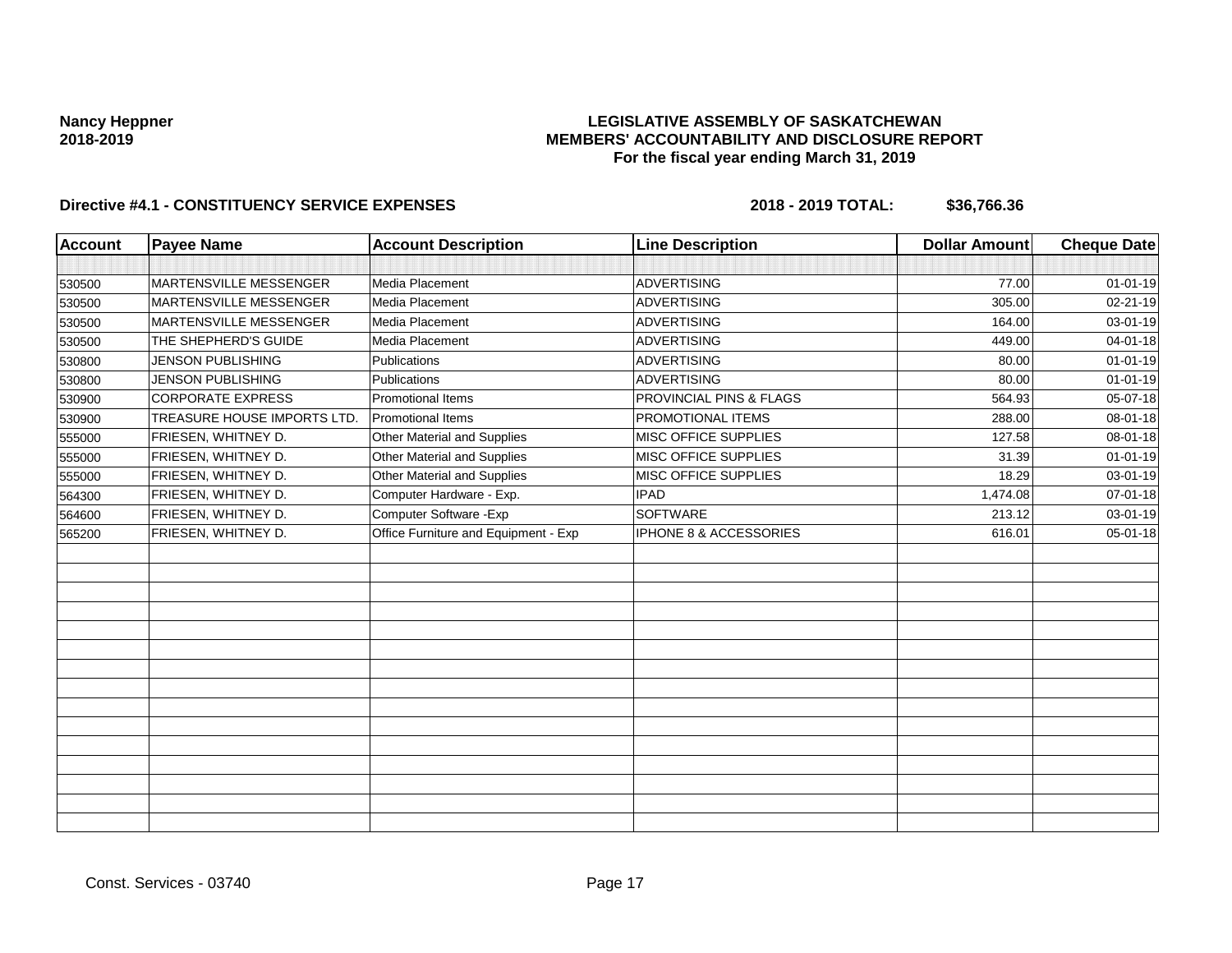## **LEGISLATIVE ASSEMBLY OF SASKATCHEWAN MEMBERS' ACCOUNTABILITY AND DISCLOSURE REPORT For the fiscal year ending March 31, 2019**

| <b>Account</b> | <b>Payee Name</b> | <b>Account Description</b> | <b>Line Description</b> | <b>Cheque Date</b><br><b>Dollar Amount</b> |  |
|----------------|-------------------|----------------------------|-------------------------|--------------------------------------------|--|
|                |                   |                            |                         |                                            |  |
|                |                   |                            |                         |                                            |  |
|                |                   |                            |                         |                                            |  |
|                |                   |                            |                         |                                            |  |
|                |                   |                            |                         |                                            |  |
|                |                   |                            |                         |                                            |  |
|                |                   |                            |                         |                                            |  |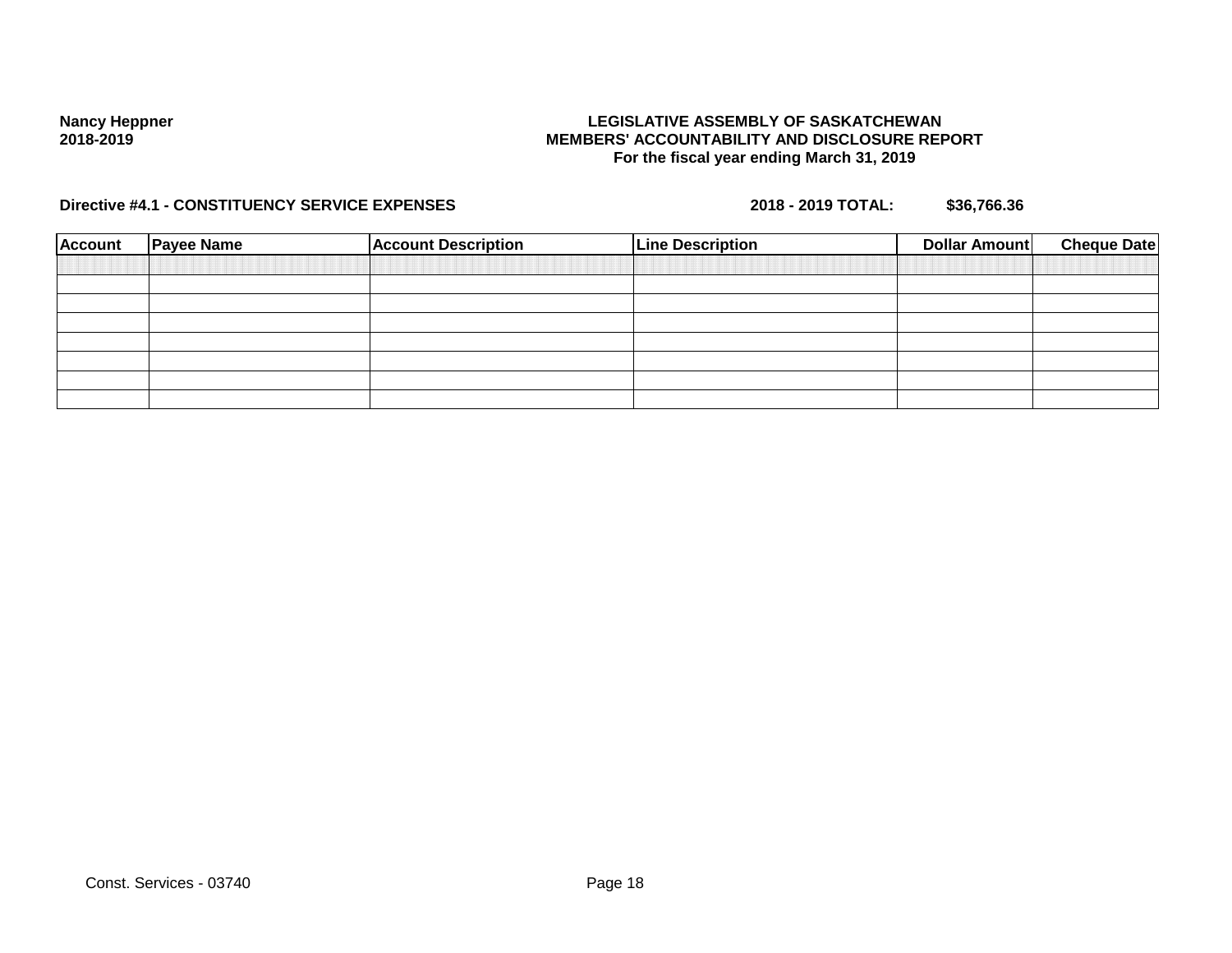## **LEGISLATIVE ASSEMBLY OF SASKATCHEWAN MEMBERS' ACCOUNTABILITY AND DISCLOSURE REPORT For the fiscal year ending March 31, 2019**

| <b>Account</b> | <b>Payee Name</b>  | <b>Account Description</b>                    | <b>Dollar Amount</b> | <b>Cheque Date</b> |
|----------------|--------------------|-----------------------------------------------|----------------------|--------------------|
|                |                    |                                               |                      |                    |
| 513000         | FRIESEN, WHITNEY D | Out-of-Scope Permanent                        | 2,594.90             | 04-24-18           |
| 513000         | FRIESEN, WHITNEY D | Out-of-Scope Permanent                        | 2,594.90             | 05-08-18           |
| 513000         | FRIESEN, WHITNEY D | Out-of-Scope Permanent                        | 2,594.90             | 05-23-18           |
| 513000         | FRIESEN, WHITNEY D | Out-of-Scope Permanent                        | 2,594.90             | 06-05-18           |
| 513000         | FRIESEN, WHITNEY D | Out-of-Scope Permanent                        | 2,594.90             | 06-13-18           |
| 513000         | FRIESEN, WHITNEY D | Out-of-Scope Permanent                        | 2,594.90             | 06-27-18           |
| 513000         | FRIESEN, WHITNEY D | Out-of-Scope Permanent                        | 2,594.90             | $07 - 11 - 18$     |
| 513000         | FRIESEN, WHITNEY D | Out-of-Scope Permanent                        | 2,594.90             | 07-25-18           |
| 513000         | FRIESEN, WHITNEY D | Out-of-Scope Permanent                        | 2,594.90             | 08-08-18           |
| 513000         | FRIESEN, WHITNEY D | Out-of-Scope Permanent                        | 2,594.90             | 08-22-18           |
| 513000         | FRIESEN, WHITNEY D | Out-of-Scope Permanent                        | 2,594.90             | 09-05-18           |
| 513000         | FRIESEN, WHITNEY D | Out-of-Scope Permanent                        | 2,594.90             | 09-19-18           |
| 513000         | FRIESEN, WHITNEY D | Out-of-Scope Permanent                        | 2,594.90             | 10-03-18           |
| 513000         | FRIESEN, WHITNEY D | Out-of-Scope Permanent                        | 2,594.90             | 10-17-18           |
| 513000         | FRIESEN, WHITNEY D | Out-of-Scope Permanent                        | 2,594.90             | $11 - 01 - 18$     |
| 513000         | FRIESEN, WHITNEY D | Out-of-Scope Permanent                        | 2,594.90             | $11 - 14 - 18$     |
| 513000         | FRIESEN, WHITNEY D | Out-of-Scope Permanent                        | 2,594.90             | 11-28-18           |
| 513000         | FRIESEN, WHITNEY D | Out-of-Scope Permanent                        | 2,594.90             | $12 - 12 - 18$     |
| 513000         | FRIESEN, WHITNEY D | Out-of-Scope Permanent                        | 2,594.90             | 12-27-18           |
| 513000         | FRIESEN, WHITNEY D | Out-of-Scope Permanent                        | 2,594.90             | 01-09-19           |
| 513000         | FRIESEN, WHITNEY D | Out-of-Scope Permanent                        | 2,594.90             | $01 - 23 - 19$     |
| 513000         | FRIESEN, WHITNEY D | Out-of-Scope Permanent                        | 2,594.90             | 02-06-19           |
| 513000         | FRIESEN, WHITNEY D | Out-of-Scope Permanent                        | 2,594.90             | $02 - 20 - 19$     |
| 513000         | FRIESEN, WHITNEY D | Out-of-Scope Permanent                        | 2,594.90             | 03-06-19           |
| 513000         | FRIESEN, WHITNEY D | Out-of-Scope Permanent                        | 2,594.90             | 03-20-19           |
| 513000         | FRIESEN, WHITNEY D | Out-of-Scope Permanent                        | 2,594.90             | 04-03-19           |
| 519900         | None (Default)     | Change in Y/E Accrued Empl Leave Entitlements | $-778.47$            | 04-18-18           |
| 519900         | None (Default)     | Change in Y/E Accrued Empl Leave Entitlements | 1037.96              | 04-08-19           |
|                |                    |                                               |                      |                    |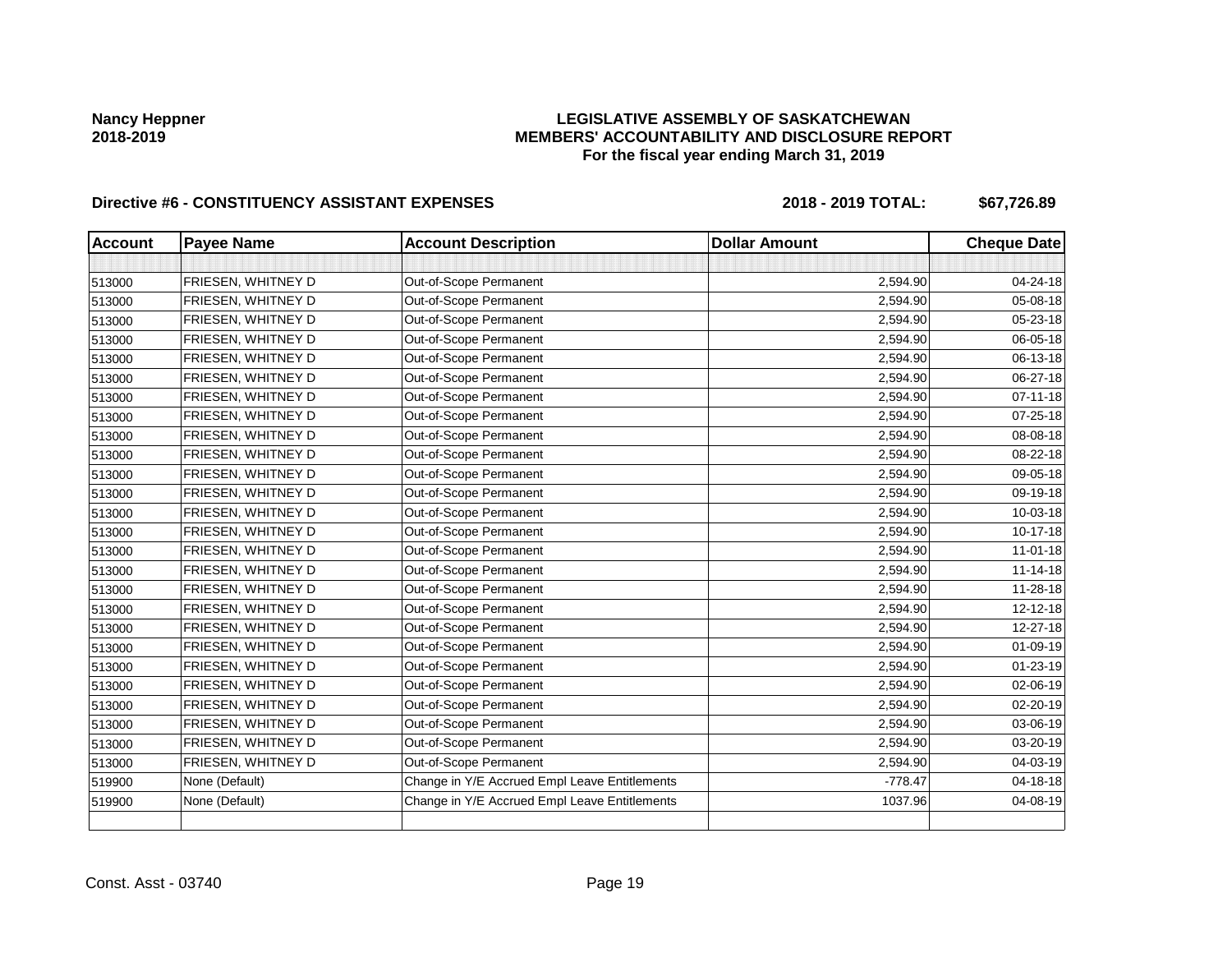## **LEGISLATIVE ASSEMBLY OF SASKATCHEWAN MEMBERS' ACCOUNTABILITY AND DISCLOSURE REPORT For the fiscal year ending March 31, 2019**

| <b>Account</b> | Payee Name | <b>Account Description</b> | <b>Dollar Amount</b> | <b>Cheque Date</b> |
|----------------|------------|----------------------------|----------------------|--------------------|
|                |            |                            |                      |                    |
|                |            |                            |                      |                    |
|                |            |                            |                      |                    |
|                |            |                            |                      |                    |
|                |            |                            |                      |                    |
|                |            |                            |                      |                    |
|                |            |                            |                      |                    |
|                |            |                            |                      |                    |
|                |            |                            |                      |                    |
|                |            |                            |                      |                    |
|                |            |                            |                      |                    |
|                |            |                            |                      |                    |
|                |            |                            |                      |                    |
|                |            |                            |                      |                    |
|                |            |                            |                      |                    |
|                |            |                            |                      |                    |
|                |            |                            |                      |                    |
|                |            |                            |                      |                    |
|                |            |                            |                      |                    |
|                |            |                            |                      |                    |
|                |            |                            |                      |                    |
|                |            |                            |                      |                    |
|                |            |                            |                      |                    |
|                |            |                            |                      |                    |
|                |            |                            |                      |                    |
|                |            |                            |                      |                    |
|                |            |                            |                      |                    |
|                |            |                            |                      |                    |
|                |            |                            |                      |                    |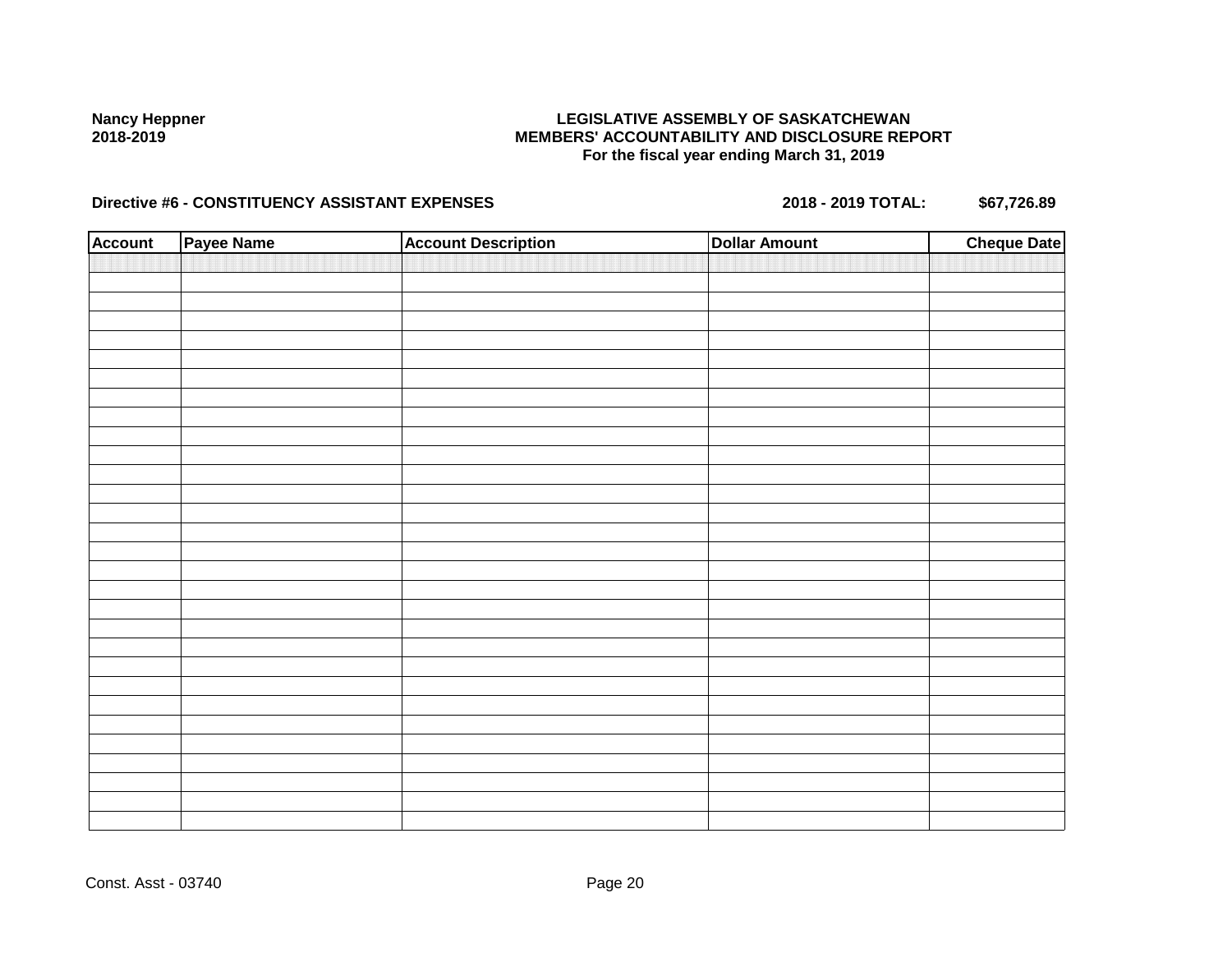## **LEGISLATIVE ASSEMBLY OF SASKATCHEWAN MEMBERS' ACCOUNTABILITY AND DISCLOSURE REPORT For the fiscal year ending March 31, 2019**

| <b>Account</b> | Payee Name | <b>Account Description</b> | <b>Dollar Amount</b> | <b>Cheque Date</b> |
|----------------|------------|----------------------------|----------------------|--------------------|
|                |            |                            |                      |                    |
|                |            |                            |                      |                    |
|                |            |                            |                      |                    |
|                |            |                            |                      |                    |
|                |            |                            |                      |                    |
|                |            |                            |                      |                    |
|                |            |                            |                      |                    |
|                |            |                            |                      |                    |
|                |            |                            |                      |                    |
|                |            |                            |                      |                    |
|                |            |                            |                      |                    |
|                |            |                            |                      |                    |
|                |            |                            |                      |                    |
|                |            |                            |                      |                    |
|                |            |                            |                      |                    |
|                |            |                            |                      |                    |
|                |            |                            |                      |                    |
|                |            |                            |                      |                    |
|                |            |                            |                      |                    |
|                |            |                            |                      |                    |
|                |            |                            |                      |                    |
|                |            |                            |                      |                    |
|                |            |                            |                      |                    |
|                |            |                            |                      |                    |
|                |            |                            |                      |                    |
|                |            |                            |                      |                    |
|                |            |                            |                      |                    |
|                |            |                            |                      |                    |
|                |            |                            |                      |                    |